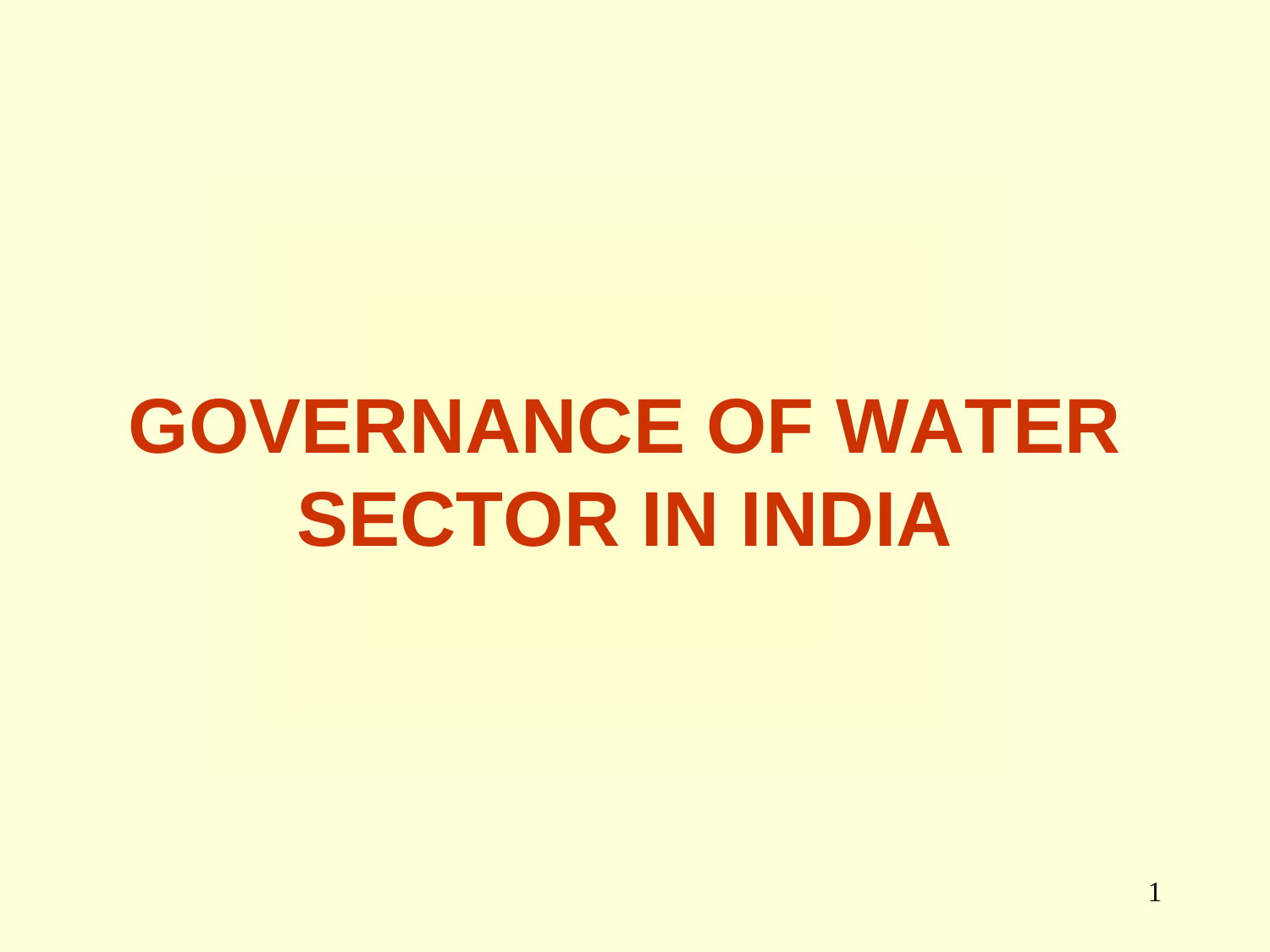- The allocation of responsibilities between the centre and the states in respect of laws to be made falls in three categories (article 246) viz.
	- Union list (list-I),
	- State list (list-II) and
	- Concurrent list (list-III)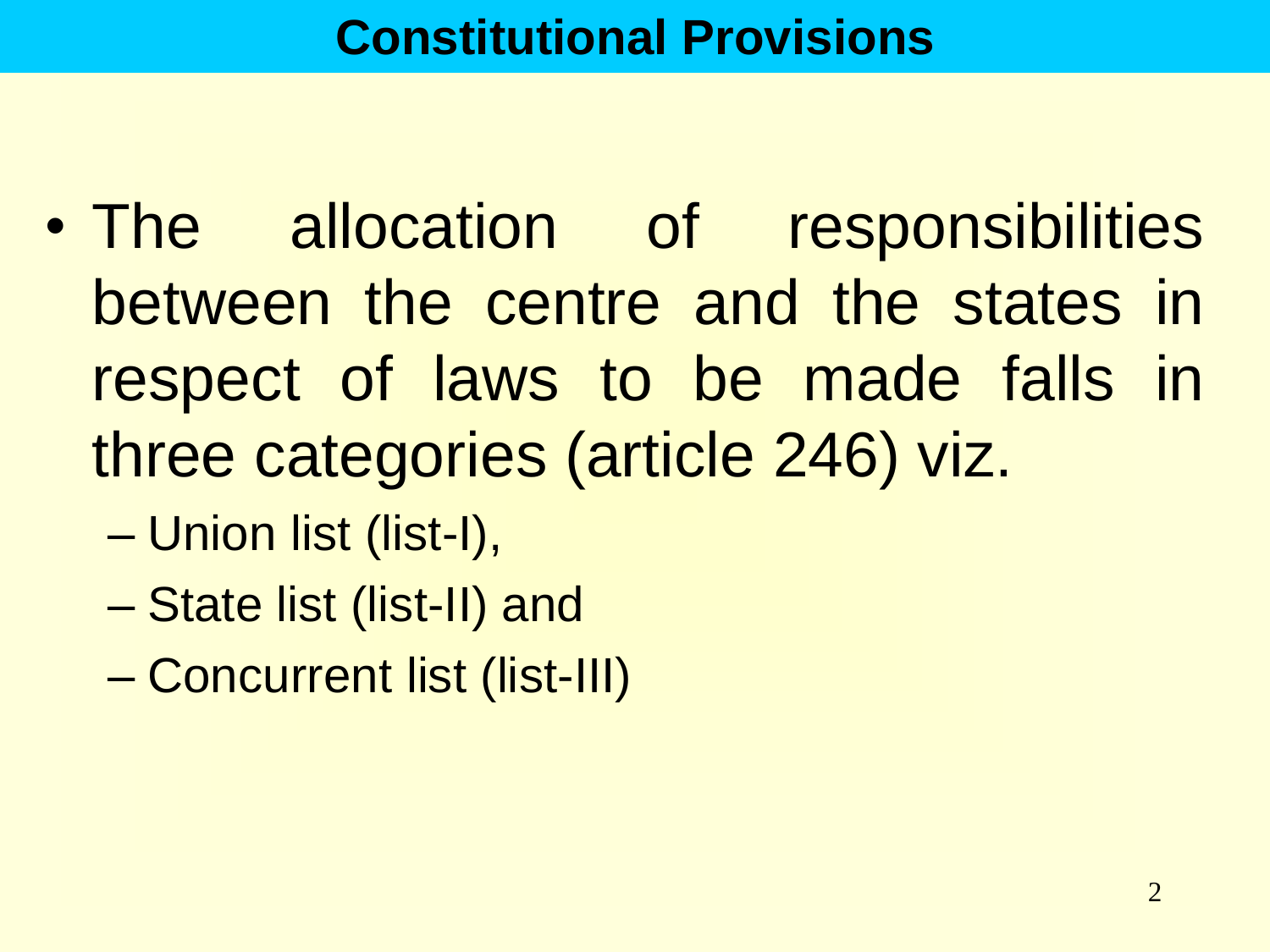- The subject of 'water' is a matter of State list i.e. list-II as given below*:*
	- ❖ Water that is to say, water supplies, irrigation and canals, drainage and embankments, water storage and water power subject to the provisions of Entry 56 of List  $-1.$
- Entry 56 of list I i.e. Union list is as given below:
	- **\*** Regulation and development of inter-State rivers and river valleys to the extent to which such regulation and development under the control of the Union is declared by Parliament by law to be expedient in the public interest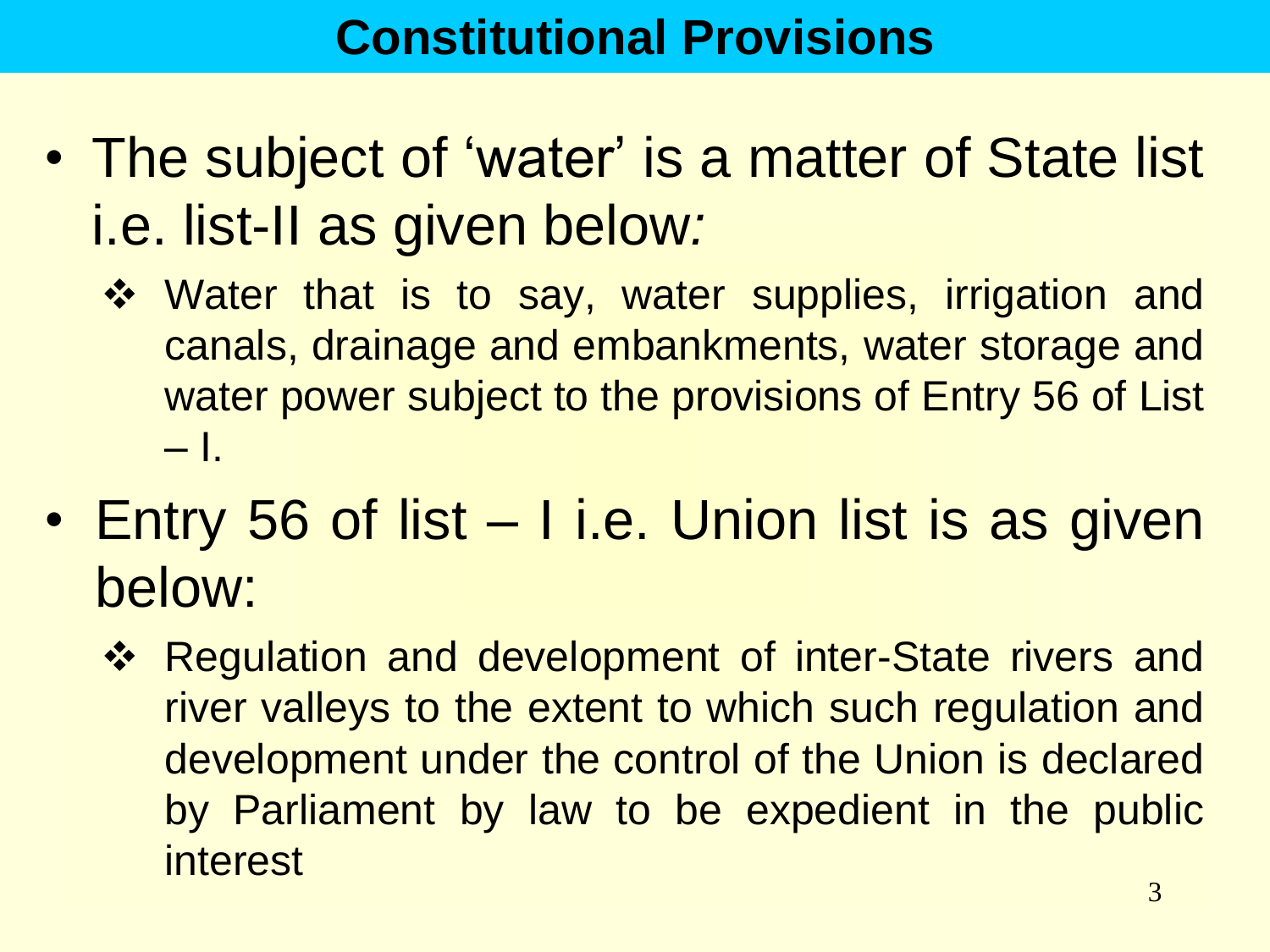# **Constitutional Provisions**

- Indian constitution also provides for adjudication of disputes relating to waters of Inter-state rivers or river valleys by Union which reads as:
- "262(1) Parliament may by law provide for the adjudication of any dispute or complaint with respect to the use, distribution or control of the waters of, or in, any inter-state river or river valley, (2) Notwithstanding anything in this constitution, Parliament may by law provide that neither the Supreme Court nor any other Court shall exercise jurisdiction in respect of any such dispute or complaint as is referred to in clause (1)".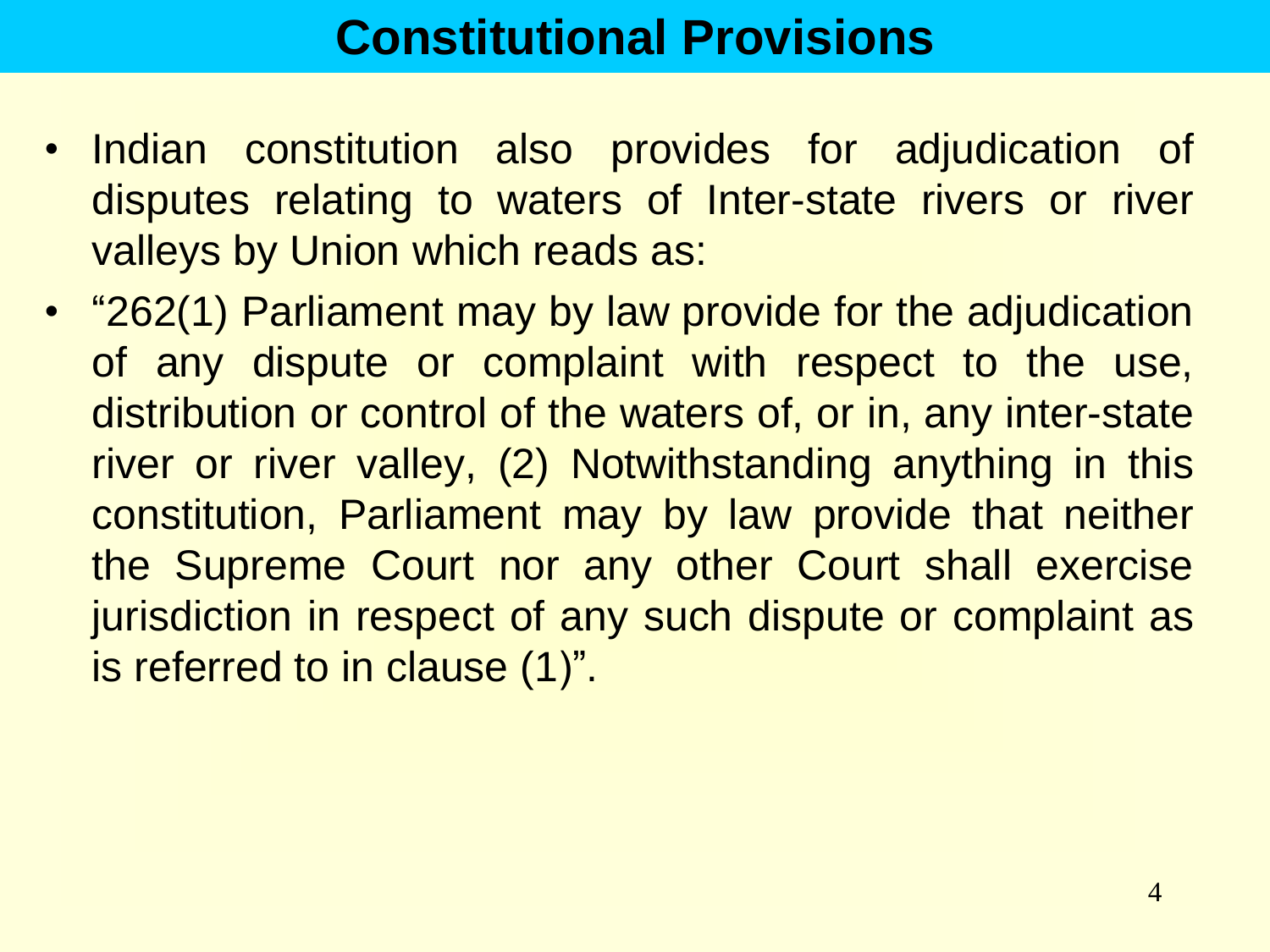# **EXISTING LEGISLATIONS**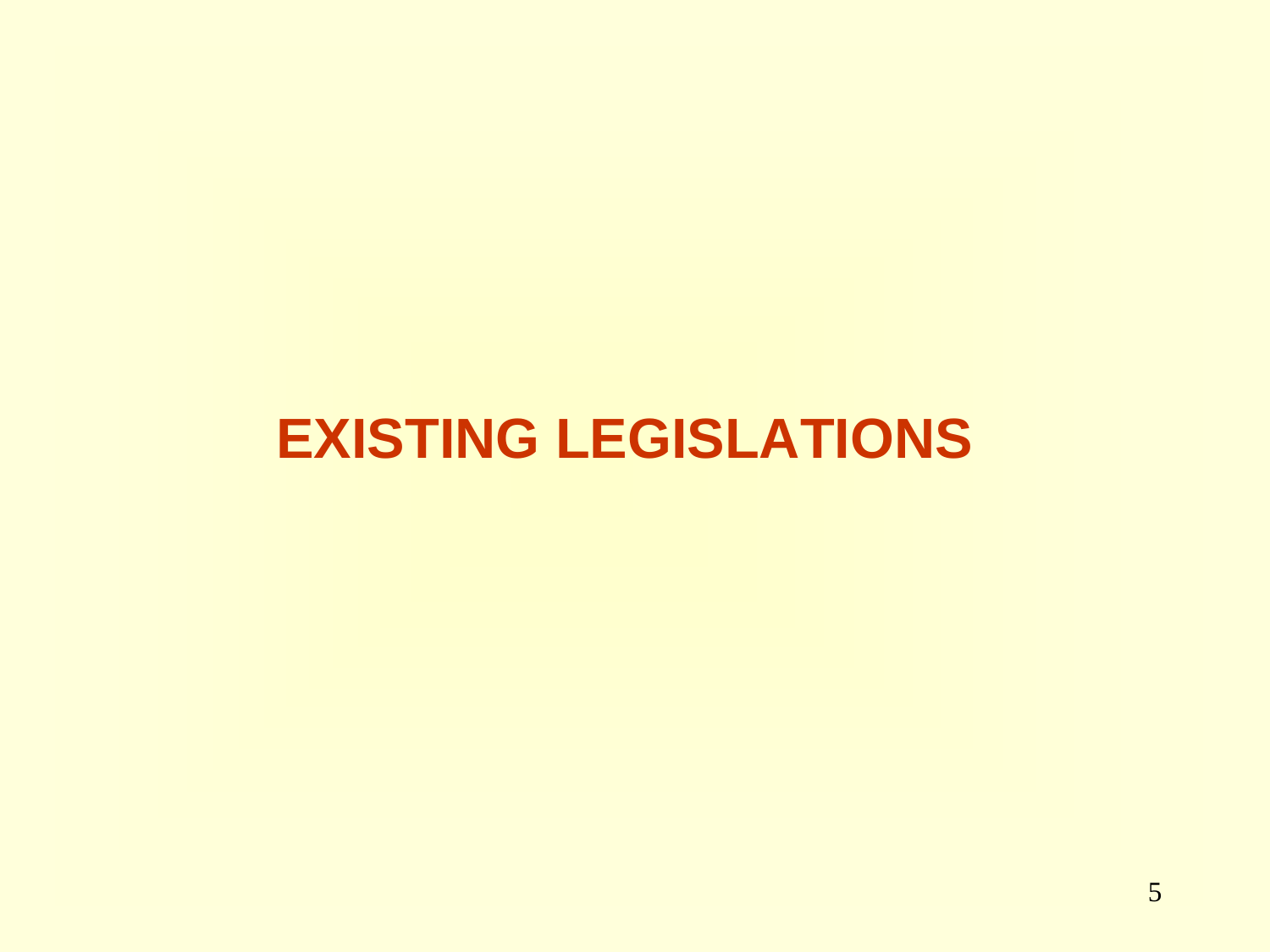• So far, four acts have been enacted by the union government under the above constitutional provisions, three under entry 56 of list I namely, the "River Boards Act 1956", "Betwa River Board Act 1976" and "Brahmaputra Board Act 1980" and one under Article 262, namely, the "Inter-State Water Disputes Act, 1956 (amended in 2002)".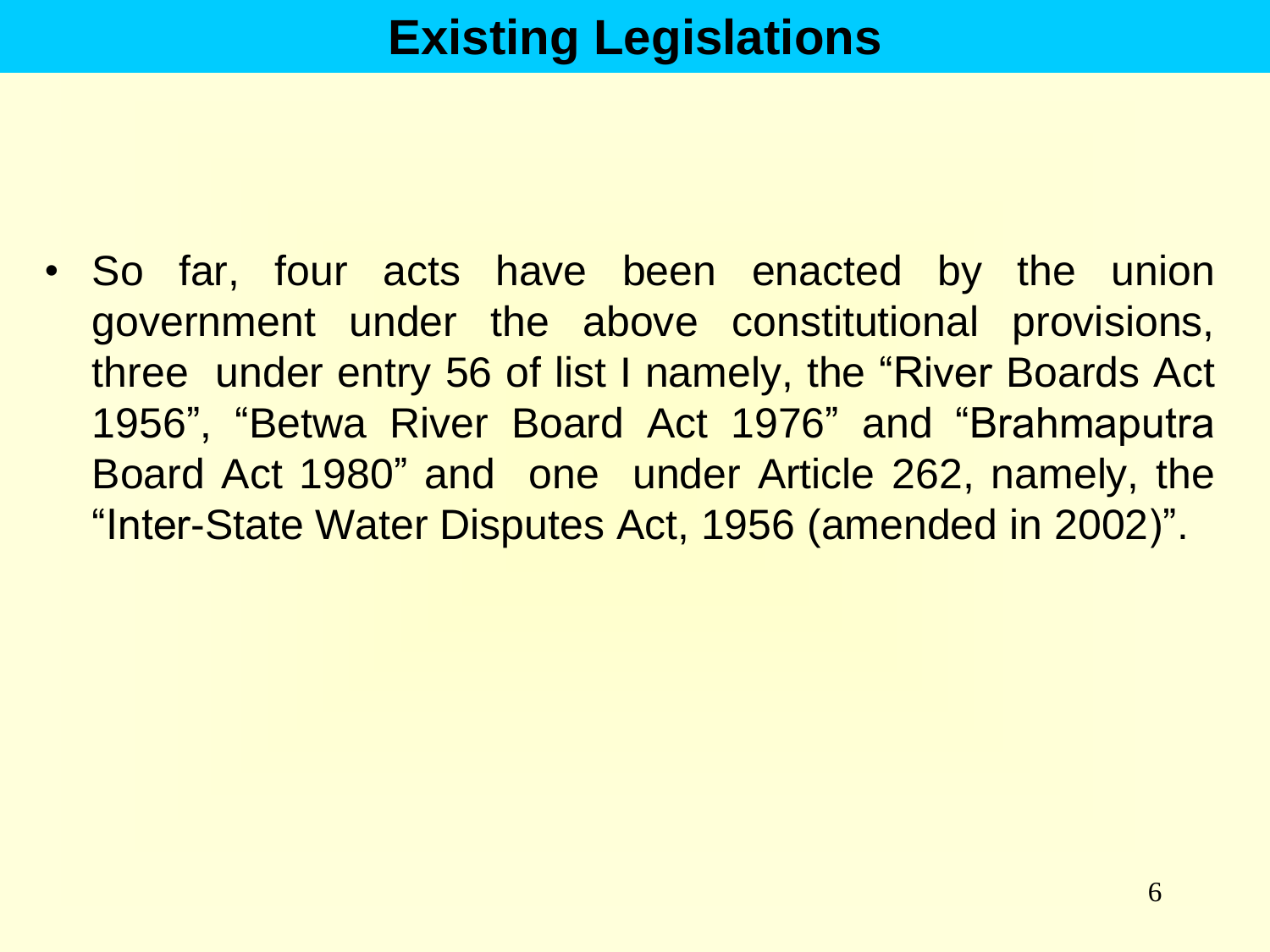# **River Boards Act, 1956**

- The River Boards Act, 1956 was enacted for the establishment of River Boards for the regulation and development of inter-State rivers and river valleys.
- As per this Act, the Central Government can constitute a River Board on a request received from a state or otherwise, but after consultation with the State Governments concerned.
- The role of the River Boards as envisaged in the said Act is only advisory in nature.
- The Central Government could not constitute any River Boards under this Act so far.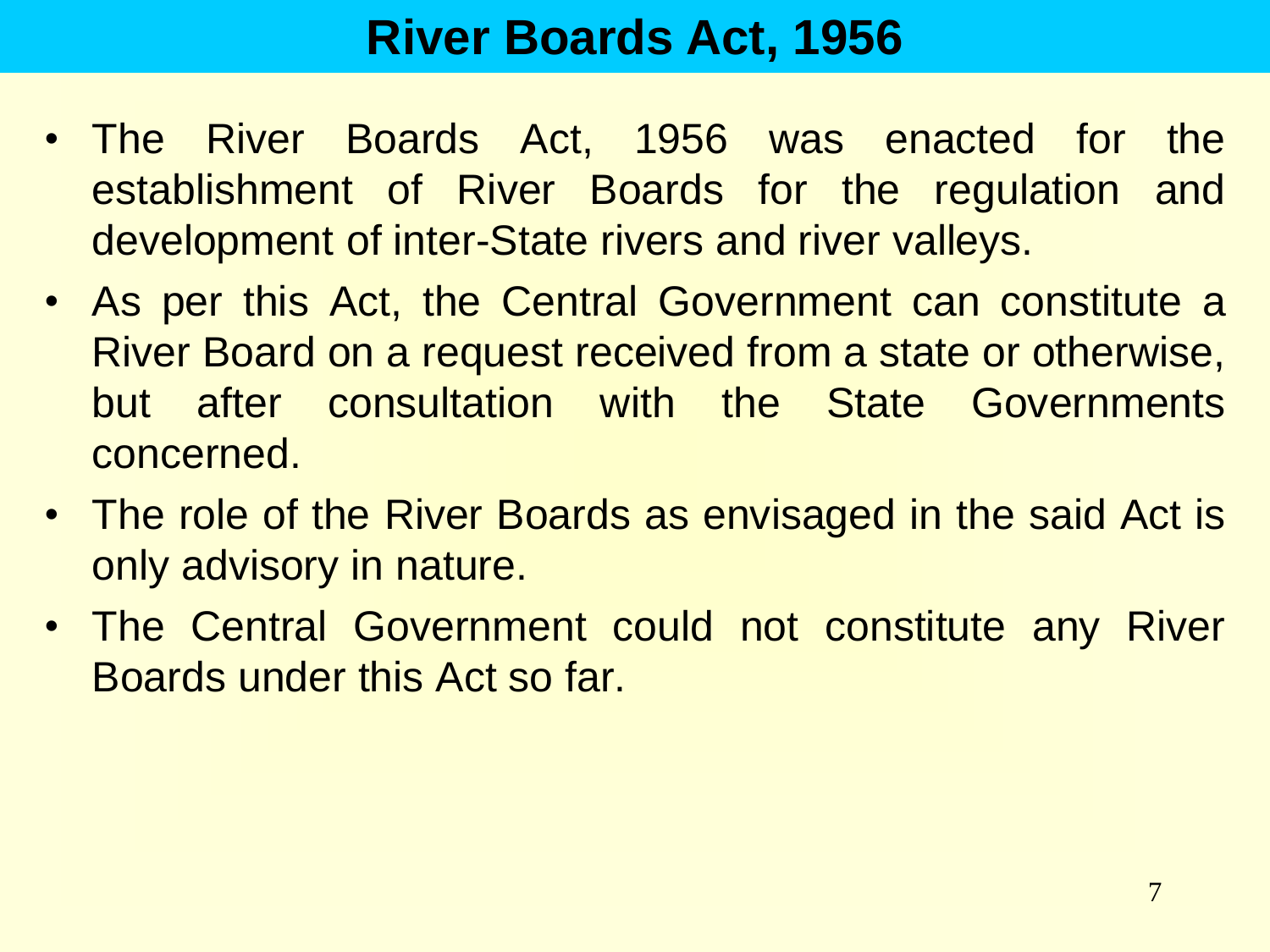- The union government constituted (i) Betwa River Board in 1976 under Betwa River Board Act 1976 for construction of Rajghat dam on river Betwa and (ii) Brahmaputra Board in 1980 under Brahmaputra Board Act 1980 for preparation of basin plans of Brahmaputra basin.
- The Inter-State Water Disputes Act, 1956 authorizes the union government to set up a tribunal for the adjudication of disputes relating to waters of inter-state rivers or river valleys.
- Various tribunals have been constituted under this Act for adjudication of interstate disputes in Ravi-Beas (part of Indus), Narmada, Godavari, Krishna, Cauvery, Vamshadhara and Mahadayi basins.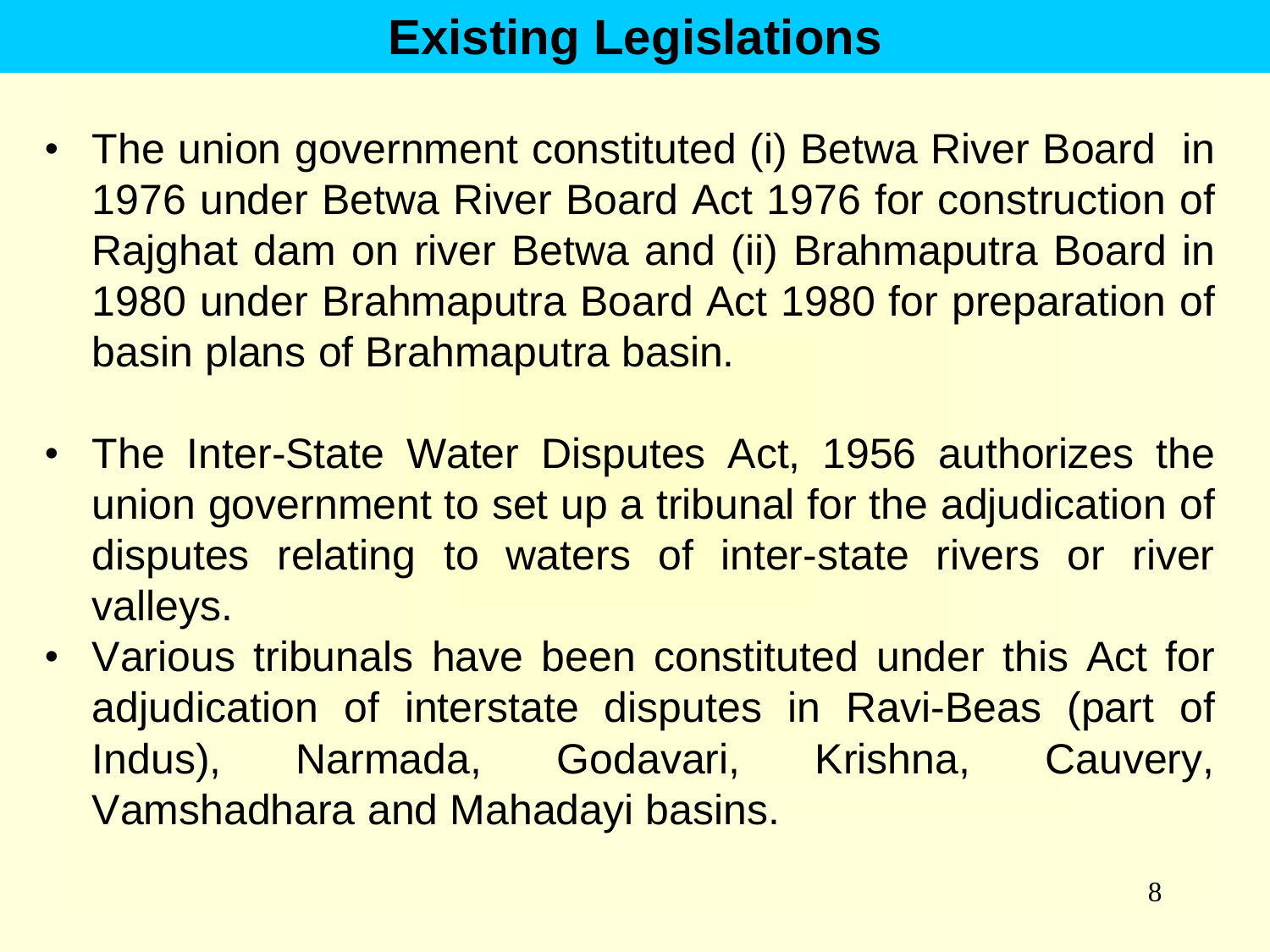- Besides the above Acts under specific provisions related to water in the Indian constitution, the union Government has enacted many other Acts under other constitutional provisions as described below:
	- Damodar Valley Corporation Act, 1948 remained in force as per article 372 of the constitution (a/c to which all the laws in force in the territory of India immediately before the commencement of this Constitution shall continue in force therein until altered or repealed or amended by a competent Legislature or other competent authority)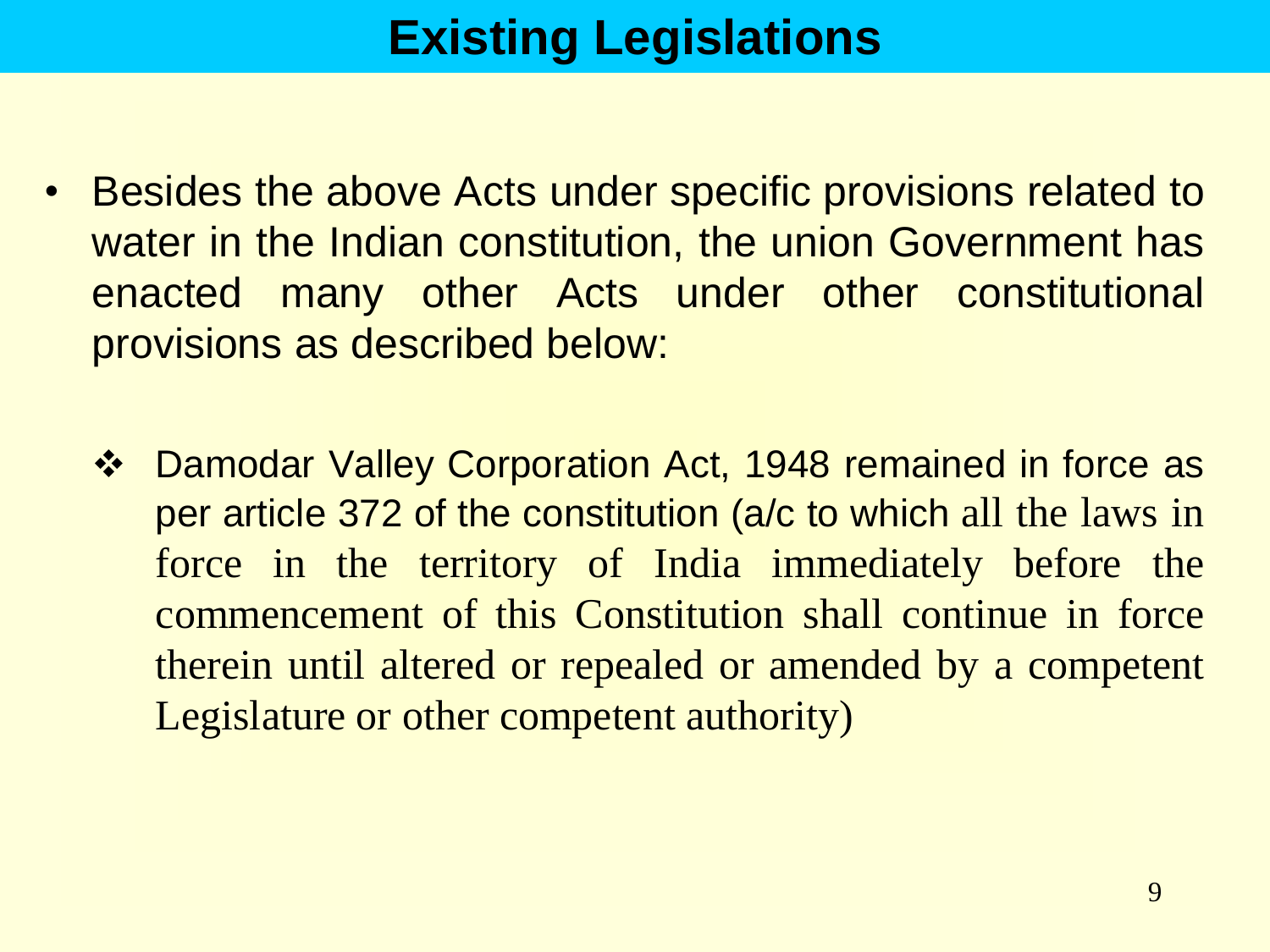- The Water (Prevention and Control of Pollution) Act, 1974 and The Water (Prevention and Control of Pollution) Cess Act, 1977 enacted as per article 252 of the constitution.
- The Environment Protection Act (EPA), 1986 enacted as per article 248 of the constitution (i.e. residuary power of legislation).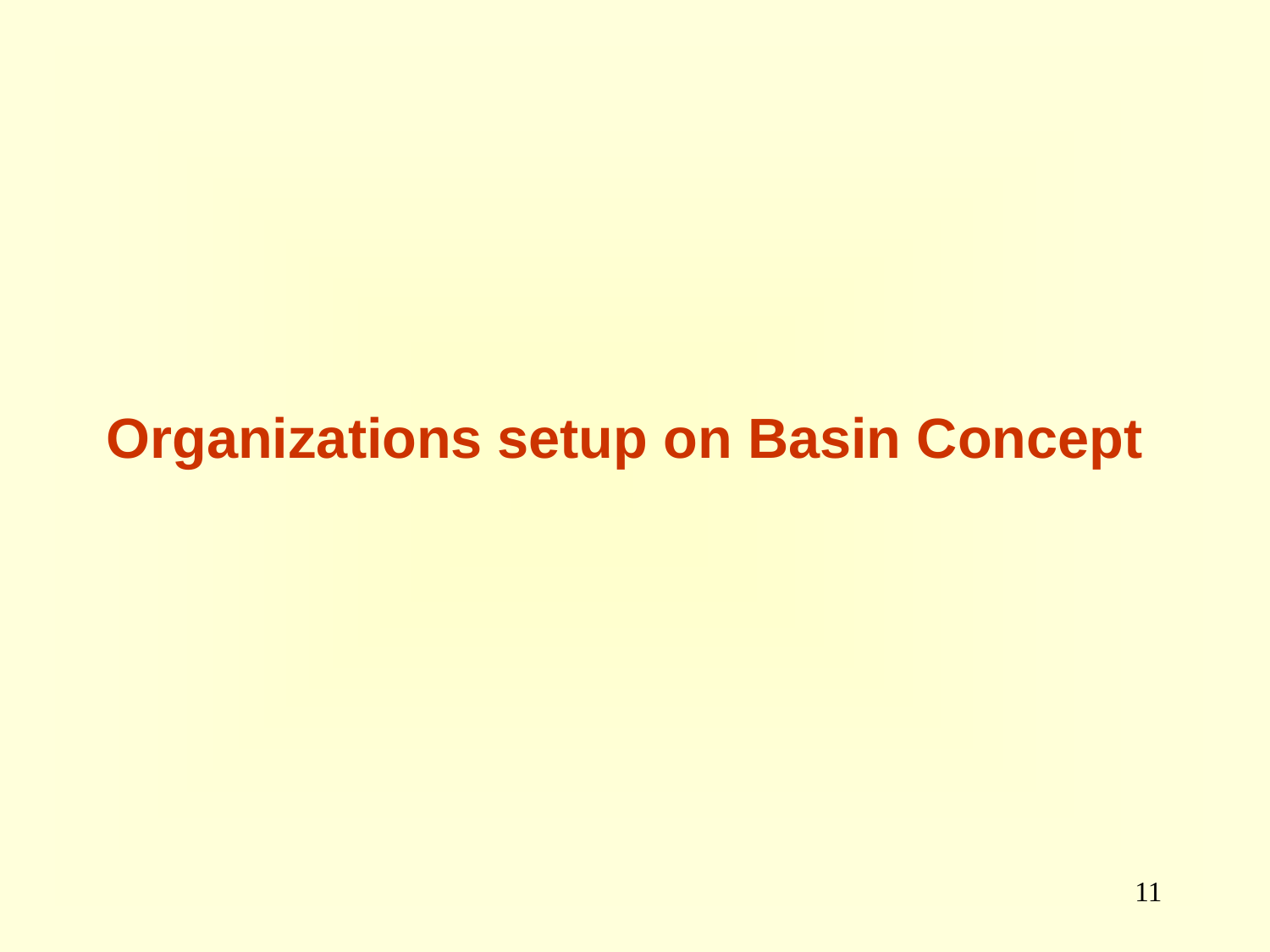#### **Ganga Flood Control Commission**

• Constituted through a resolution of the erstwhile Ministry of irrigation and Power in April 1972 for tackling the flood problem in the Ganga and its tributaries and to facilitate the effective coordination of flood management among the Ganga basin states.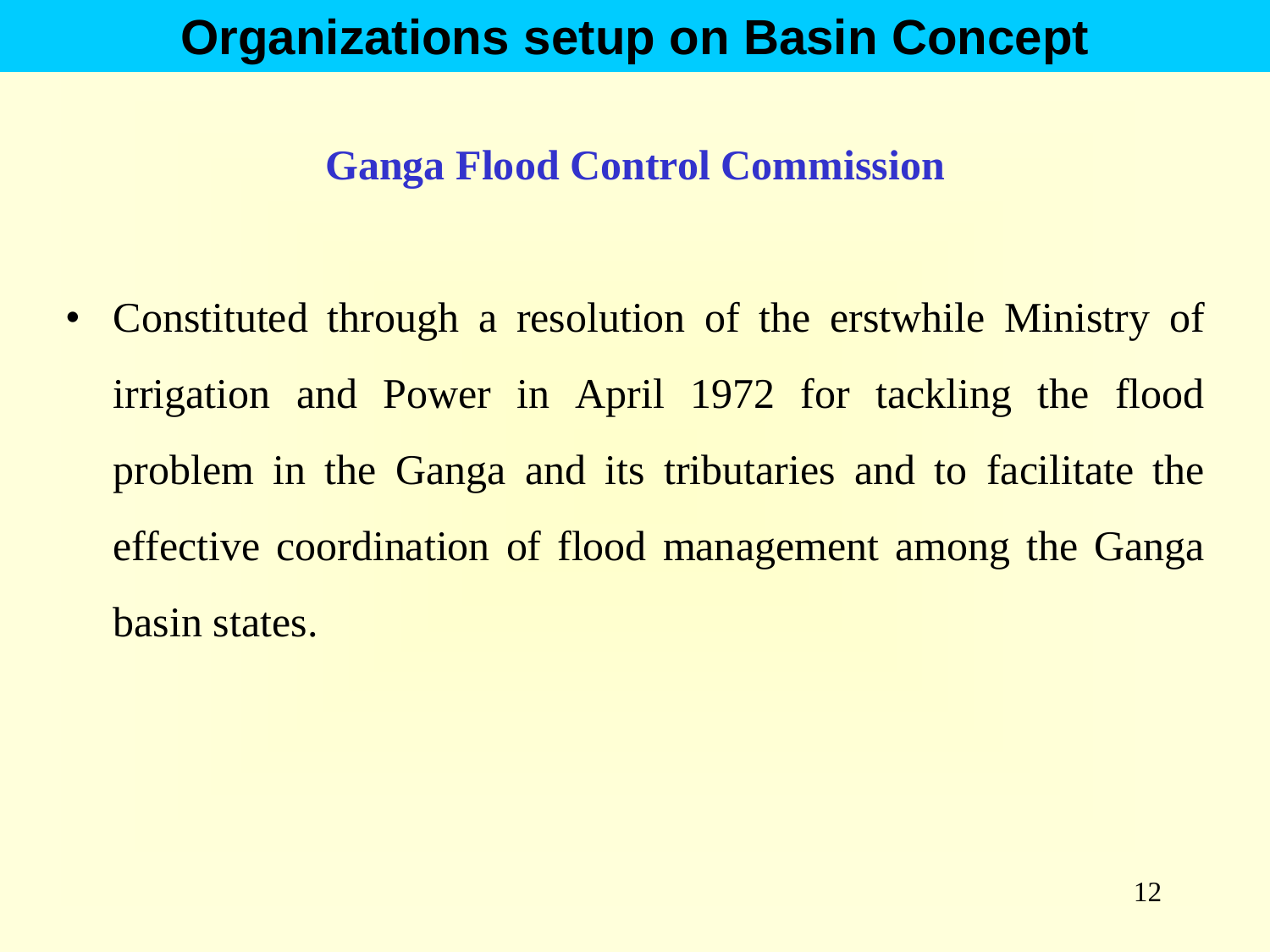#### **Tungabhadra Board**

- Constituted under a Presidential order with effect from 1st October, 1953.
- Reconstituted by the Government of India, in exercising the power vested under Section 66(4) of the Andhra Pradesh State Act, in March, 1955 for the completion of the Tungabhadra Project and for its operation and maintenance.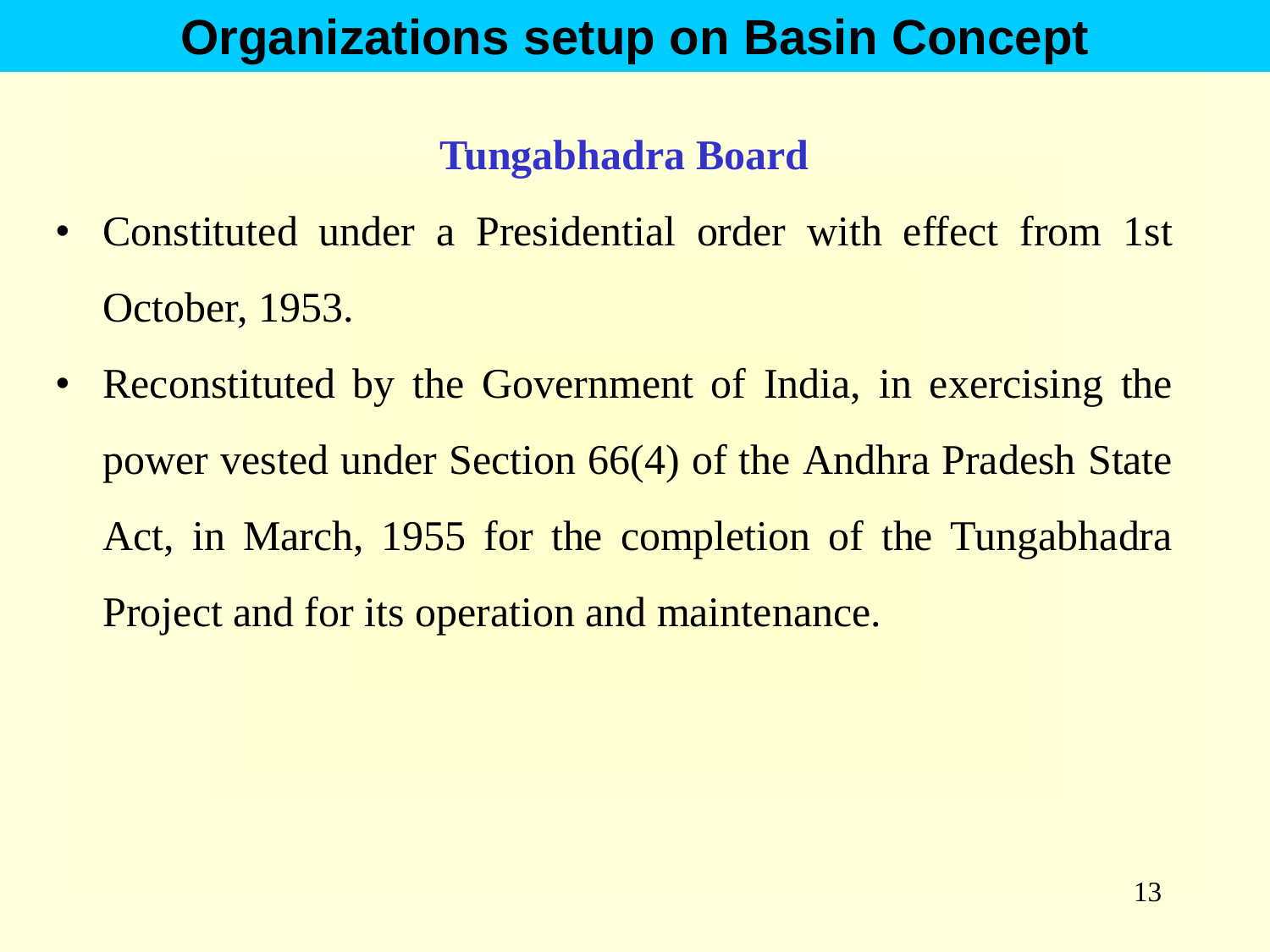#### **Bhakra Beas Management Board**

• The Bhakra-Nangal and Beas projects were originally the joint ventures of the States of erstwhile Punjab and Rajasthan. On reorganization of Punjab on 1 November 1966, the Government of India constituted the Bhakra Management Board under section 79 of the Punjab Reorganization Act, 1966 for the administration, maintenance, and operation of the Bhakra- Nangal Project on 1.10.1967.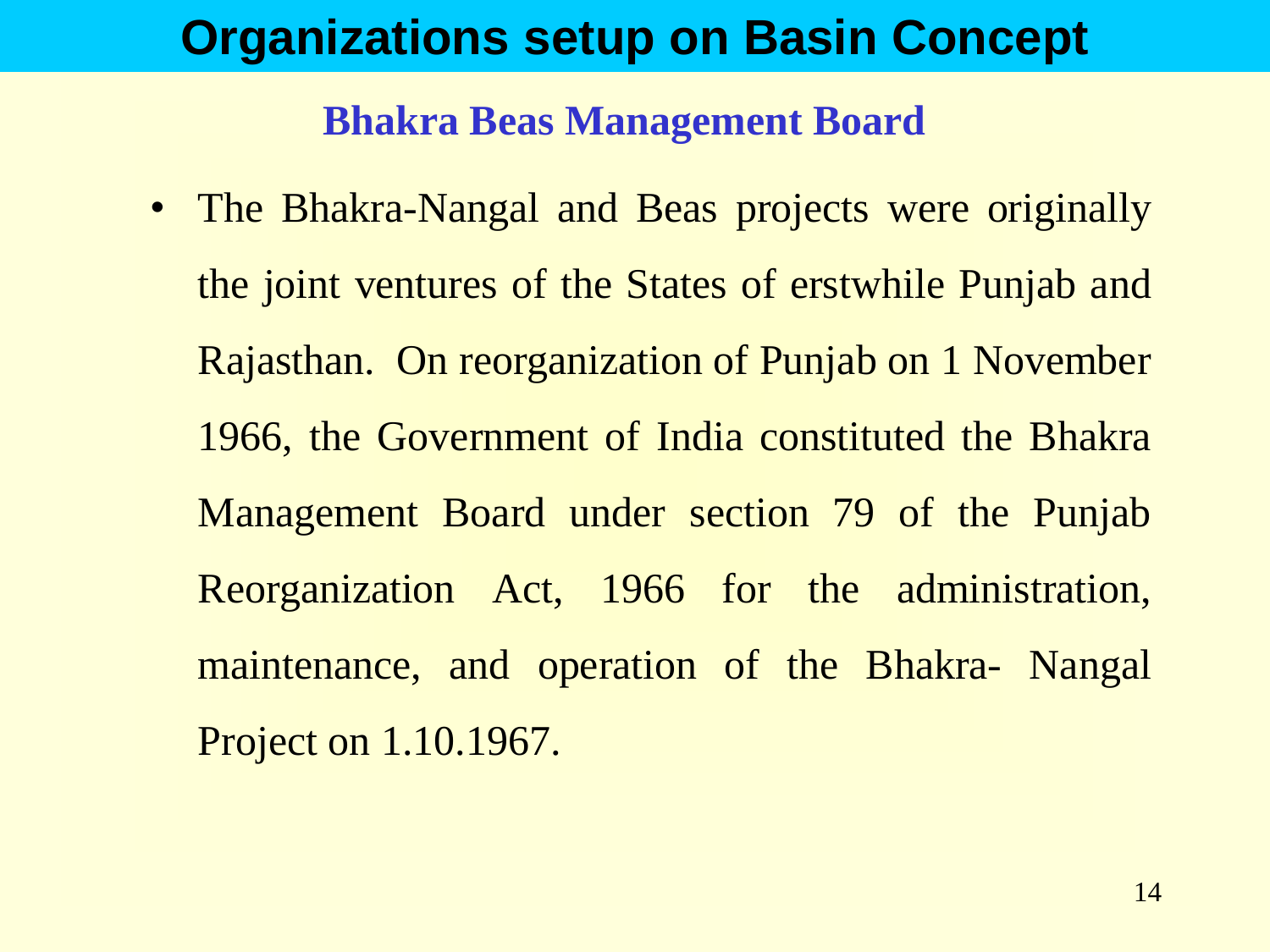#### **Bhakra Beas Management Board**

• The Beas Project works on completion were transferred to the Bhakra management Board and it was renamed as Bhakra Beas Management Board (BBMB) w.e.f. 15 May 1976.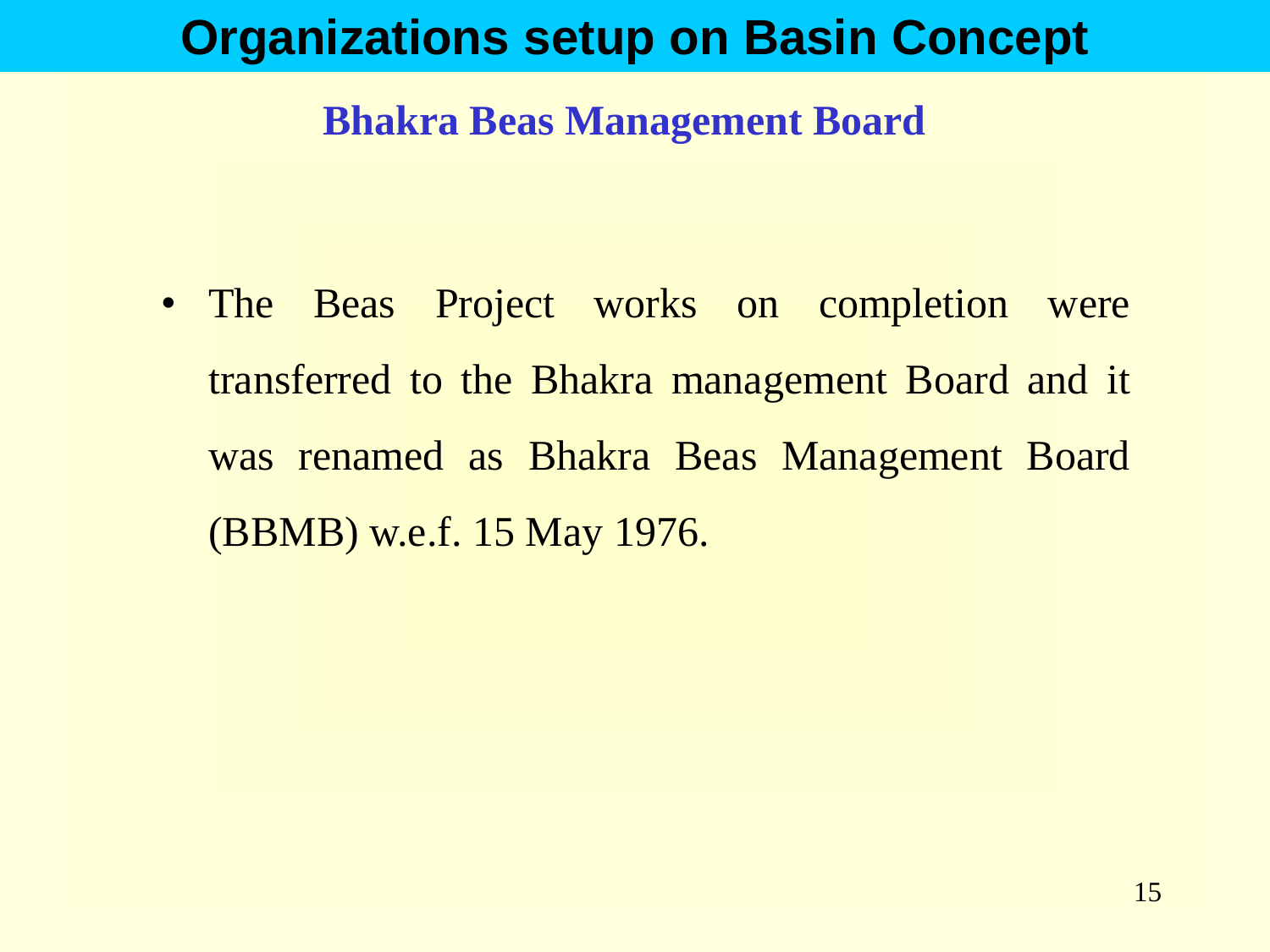#### **Sone River Commission**

- Constituted by the erstwhile ministry of energy and irrigation, Government of India through a resolution dated 1st March 1980
- The scope of the commission was limited only to the extent of compiling and analyzing hydrological, hydro-meteorological and consumptive use data, and to carry out investigations and studies for the preparation of basin and regional plans for the optimum use of Sone River waters for irrigation and multipurpose uses, without any binding on the part of the states to accept its findings.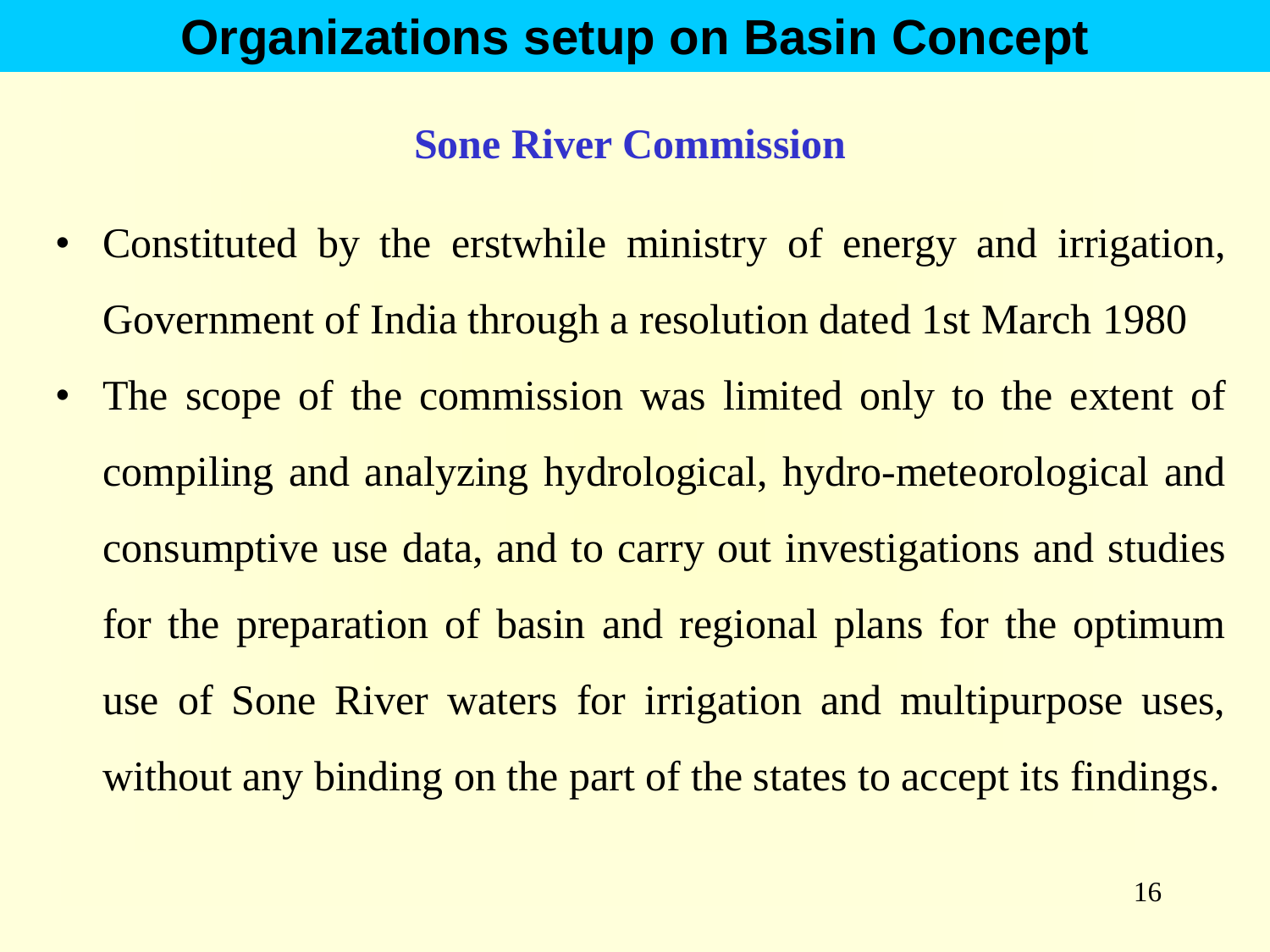#### **Narmada Control Authority**

• In pursuance of the decision of the Narmada Water Disputes Tribunal under clause XIV of its final order, the Government of India constituted the Narmada Control Authority (NCA) in 1980 for proper implementation of the decisions and directions of the Tribunal.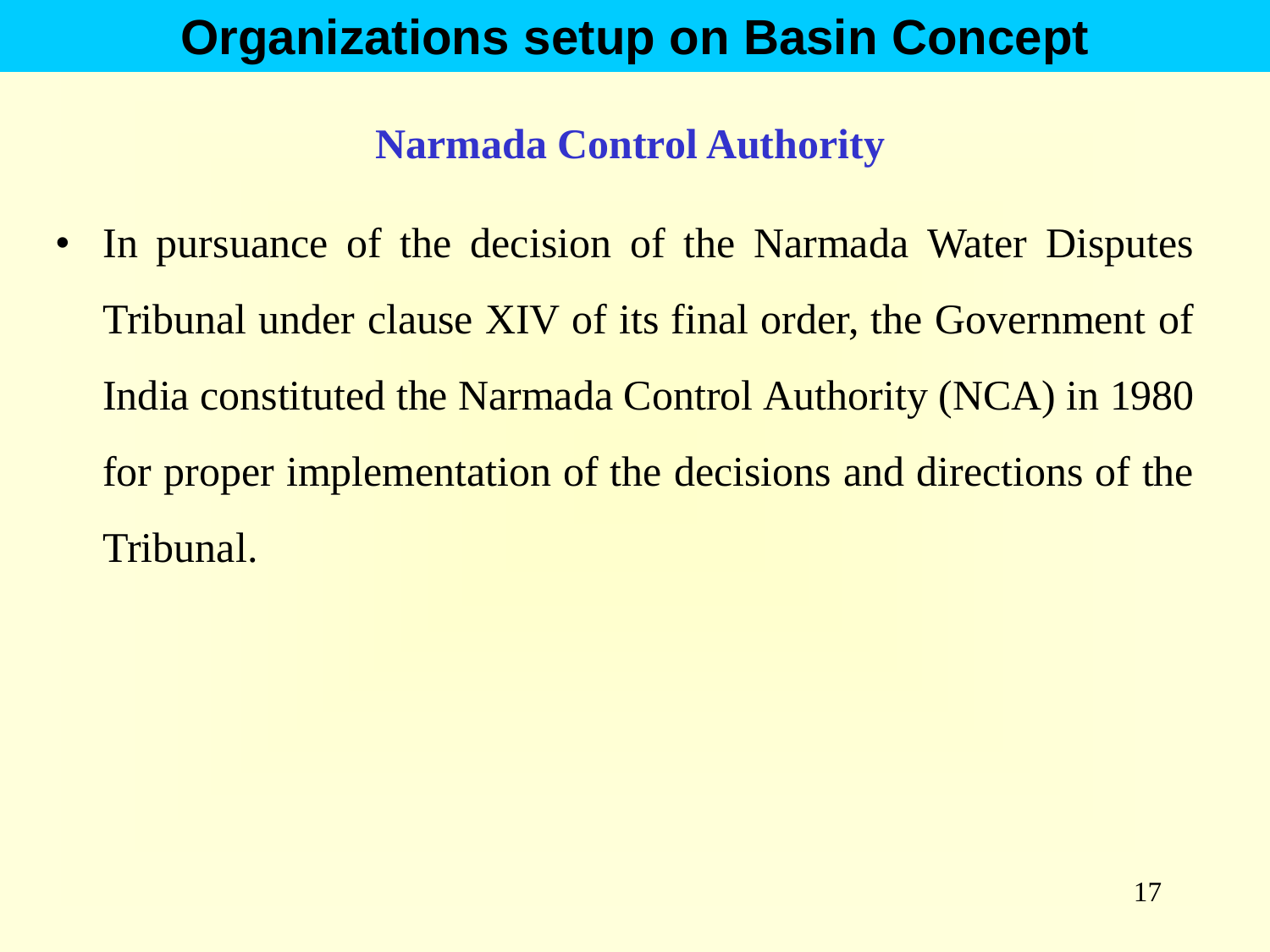#### **Krishna & Godavari River Boards**

• In accordance with the Andhra Pradesh Reorganization Act, 2014 (No. 6 of 2014), the Central Government has constituted the Krishna River Management Board and Godavari River Management Board for the administration, regulation, maintenance and operation of projects on rivers Krishna and Godavari respectively vide Gazette Notification dated 28th May, 2014.

• An Apex Council for supervision of Krishna & Godavari River Management Boards has also been constituted vide Gazette Notification dated 29th May, 2014.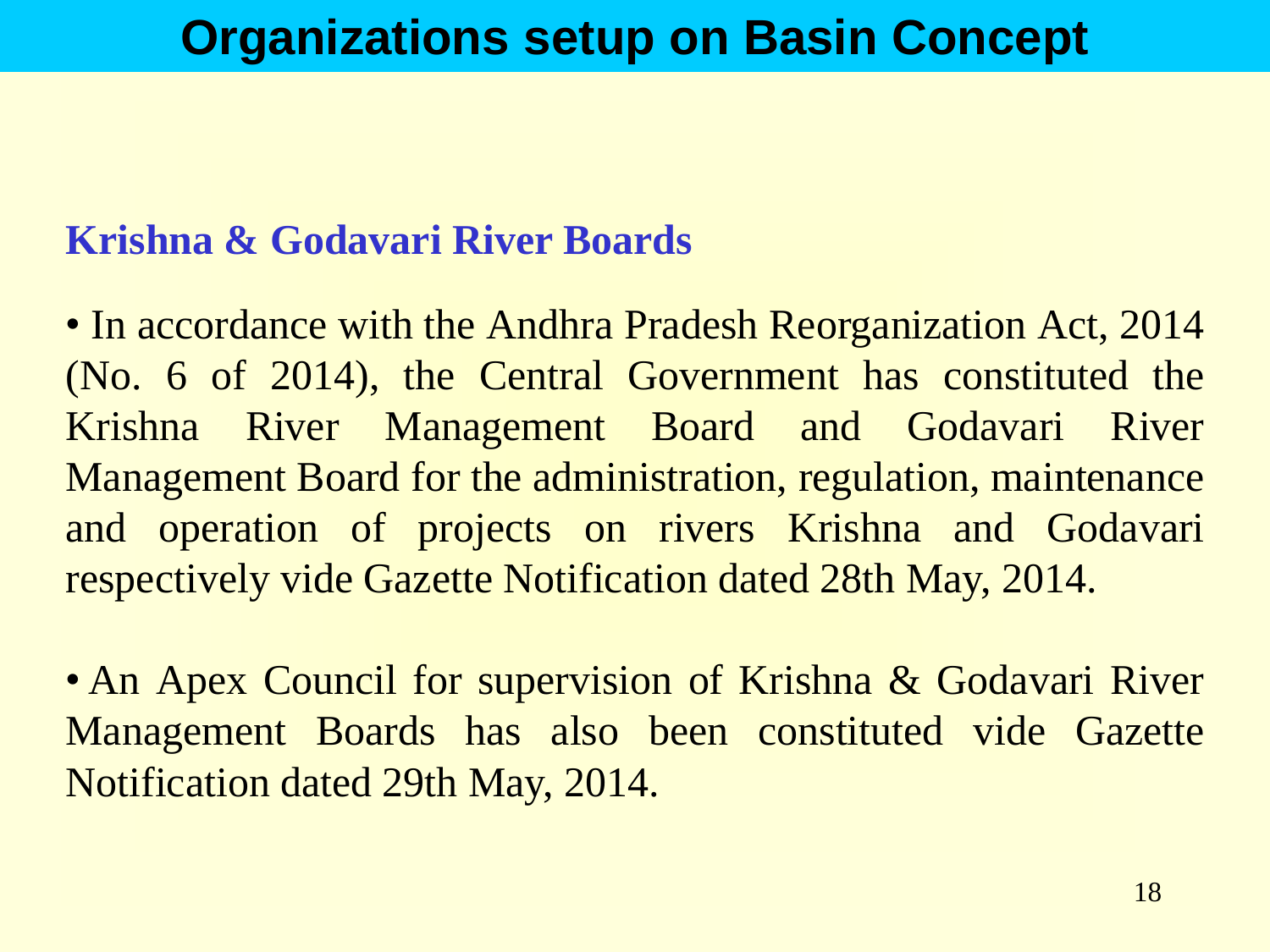# **National Water Resources Council**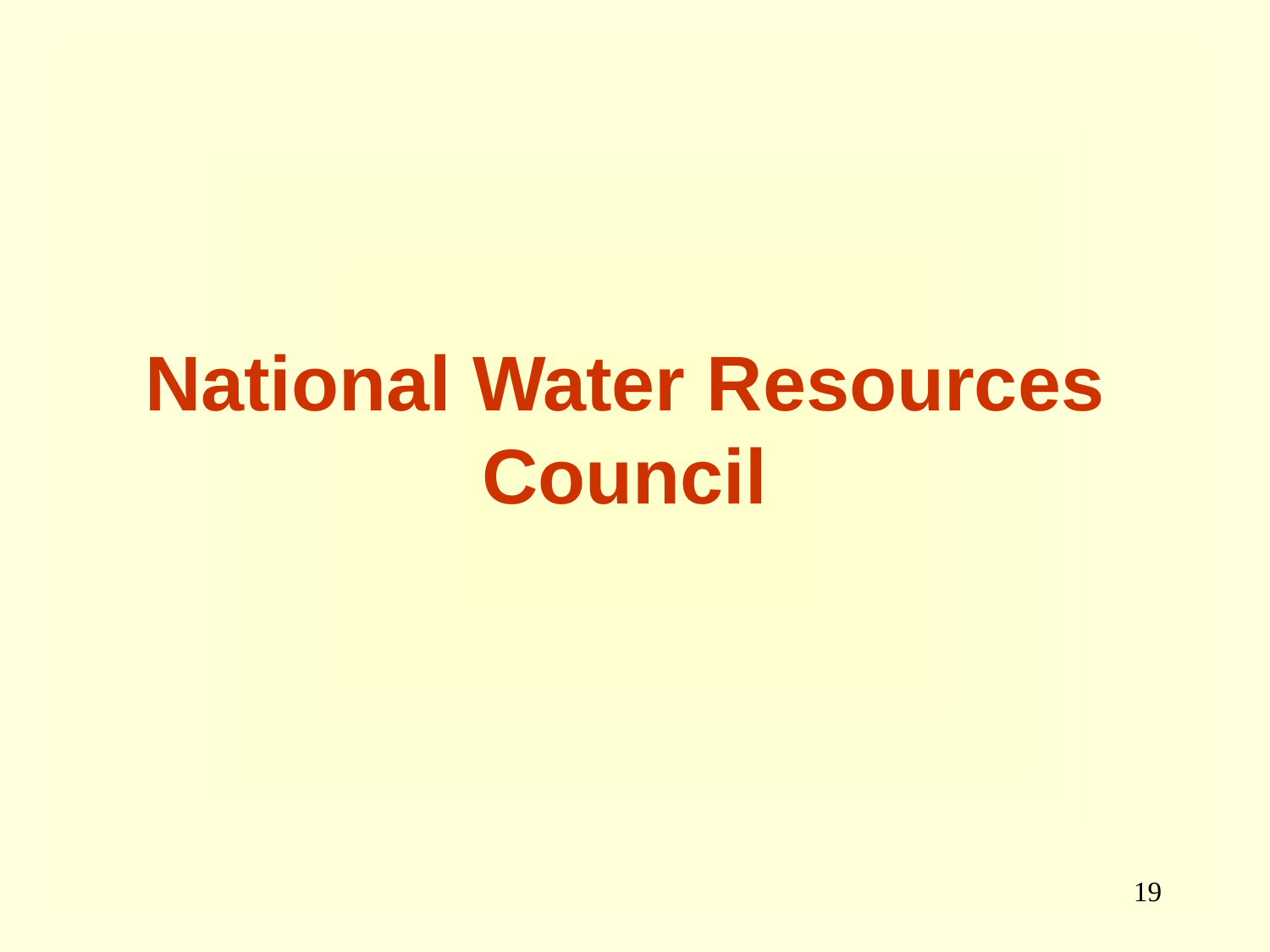### National Water Resources Council

- Major rivers in our country are inter-state in nature and it has not been possible for individual states to prepare master plans for these rivers.
- It was felt about 4 decades ago that planning at national level for utilization of water resources should be undertaken so that optimum benefits could be derived from the available water resources.
- The Irrigation Commission, National Commission on Agriculture and Rashtriya Barh Ayog had emphasized the need for an apex body to evolve national policies for development and use of water resources in conformity with the highest national interest.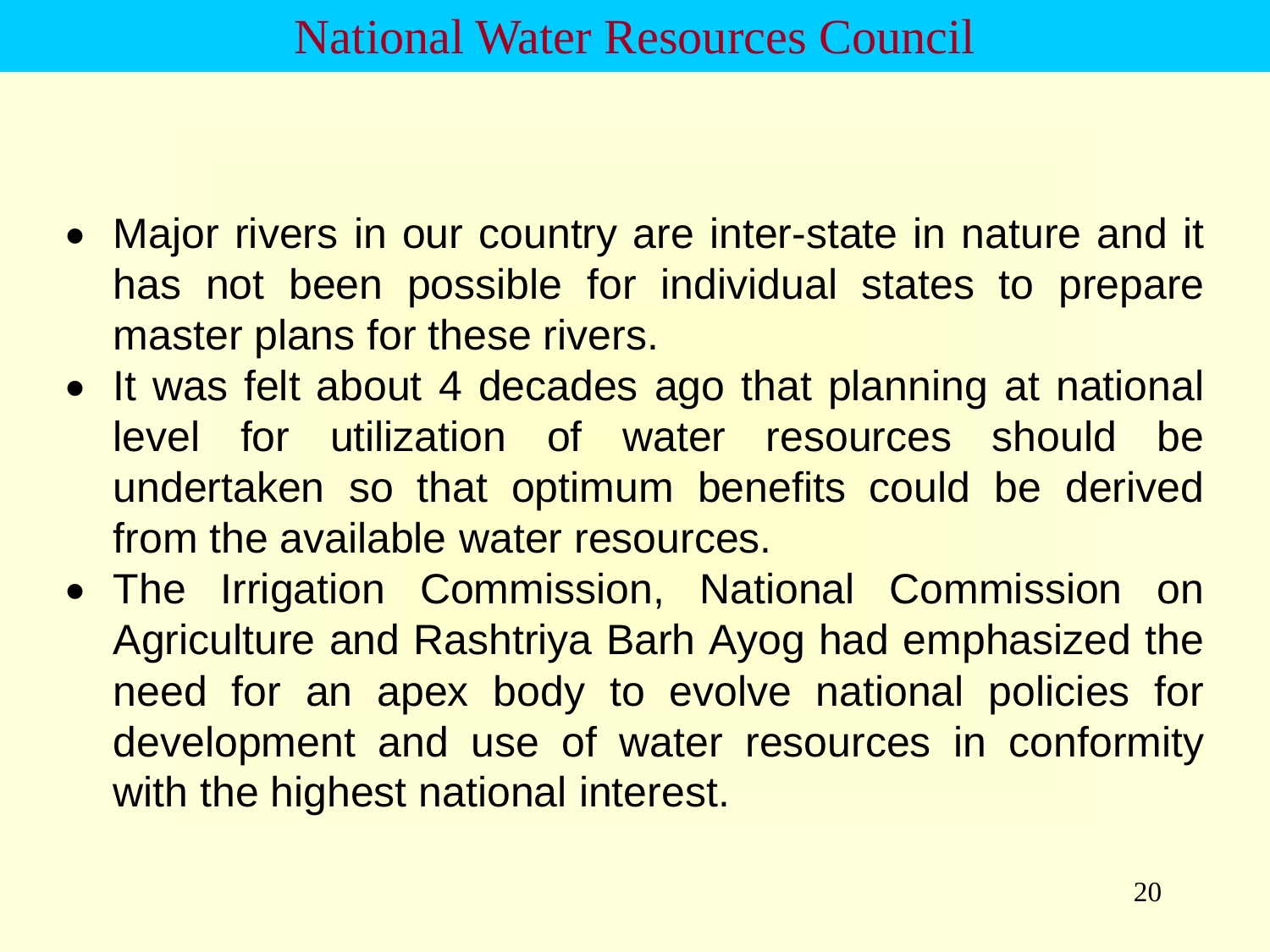- The National Development Council (NDC) discussed the matter in its meeting held in March, 1982 and observed that a climate should be created in which national water plans are prepared keeping in view the national perspective as well as state and regional needs. The NDC welcomed the proposal of setting up of of National Water Resources Council (NWRC)
- Accordingly, NWRC was set up on 10<sup>th</sup> March, 1983 under the Chairpersonship of Prime Minister of India with Union Minister of Irrigation (now Water Resources) as Vice Chairman .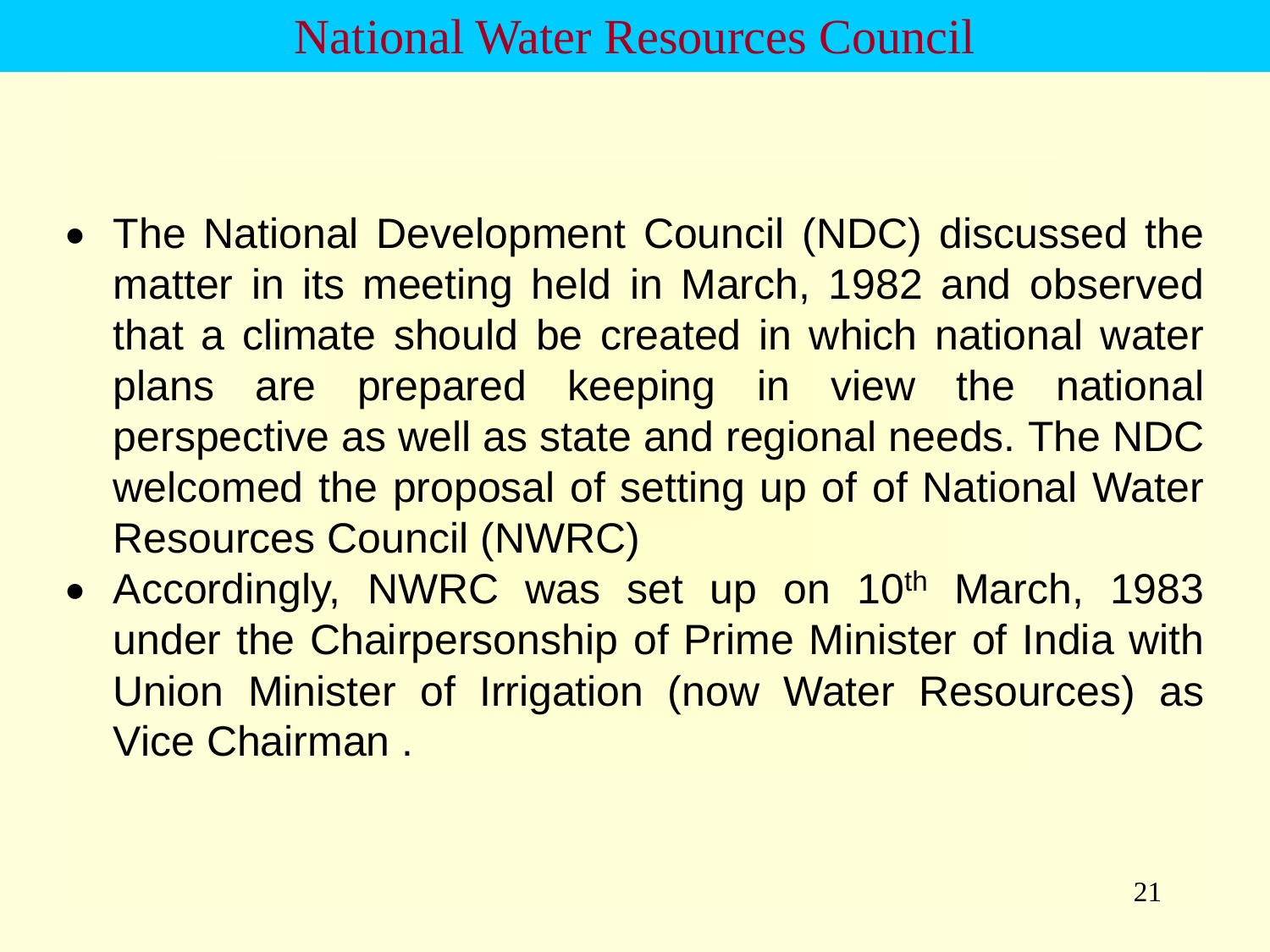### National Water Resources Council

- Union Ministers of Finance, Agriculture, Planning, Energy, Shipping & Transport, Tourism, Science & Technology, Works & Housing etc., the Chief Ministers/ Chief Commissioners/ Administrators of the States and UTs were the other members of the NWRC.
- One of the functions of the NWRC was to lay down the national water policy and to review it from time to time.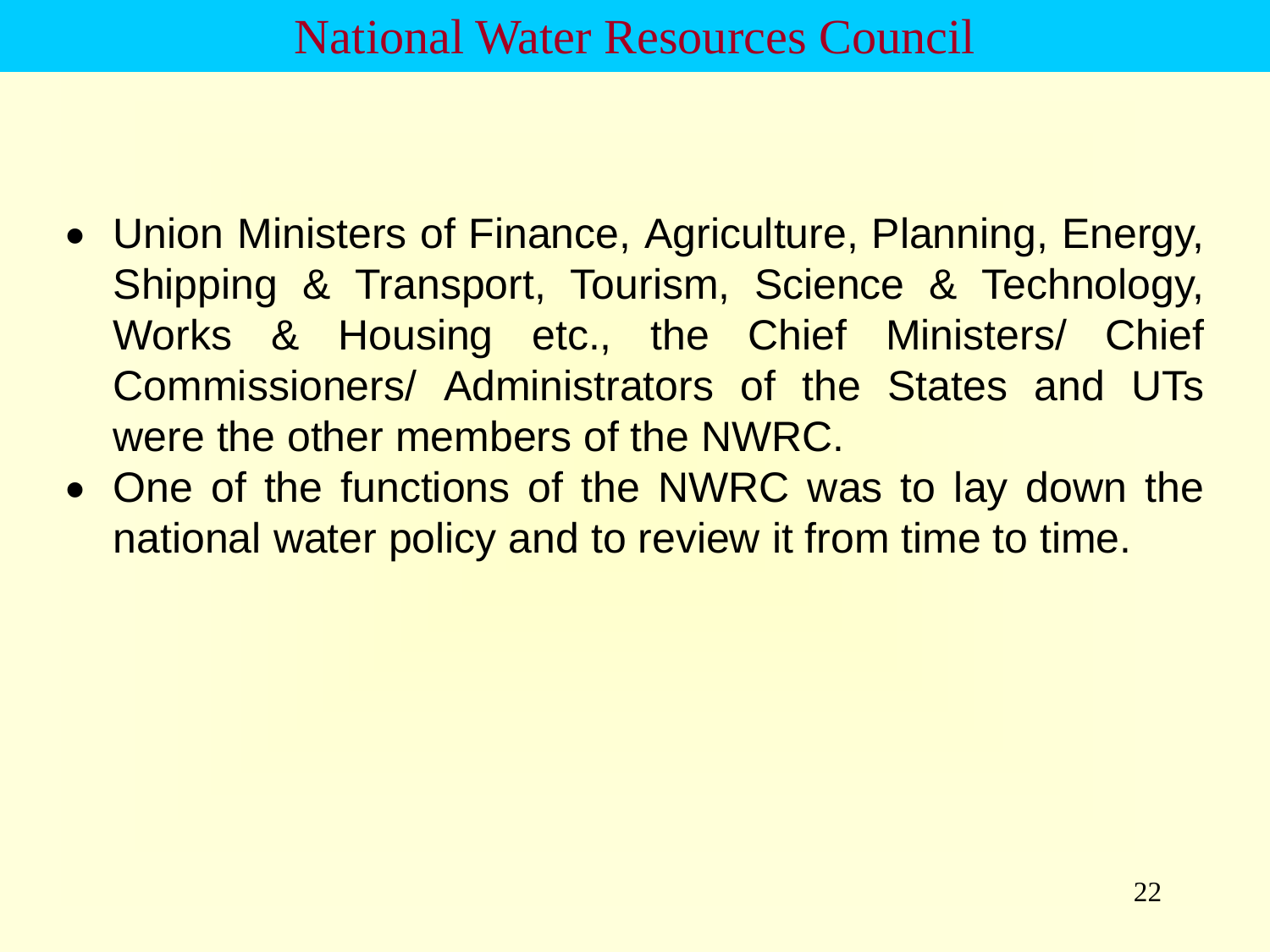# **National Water Policy, 1987**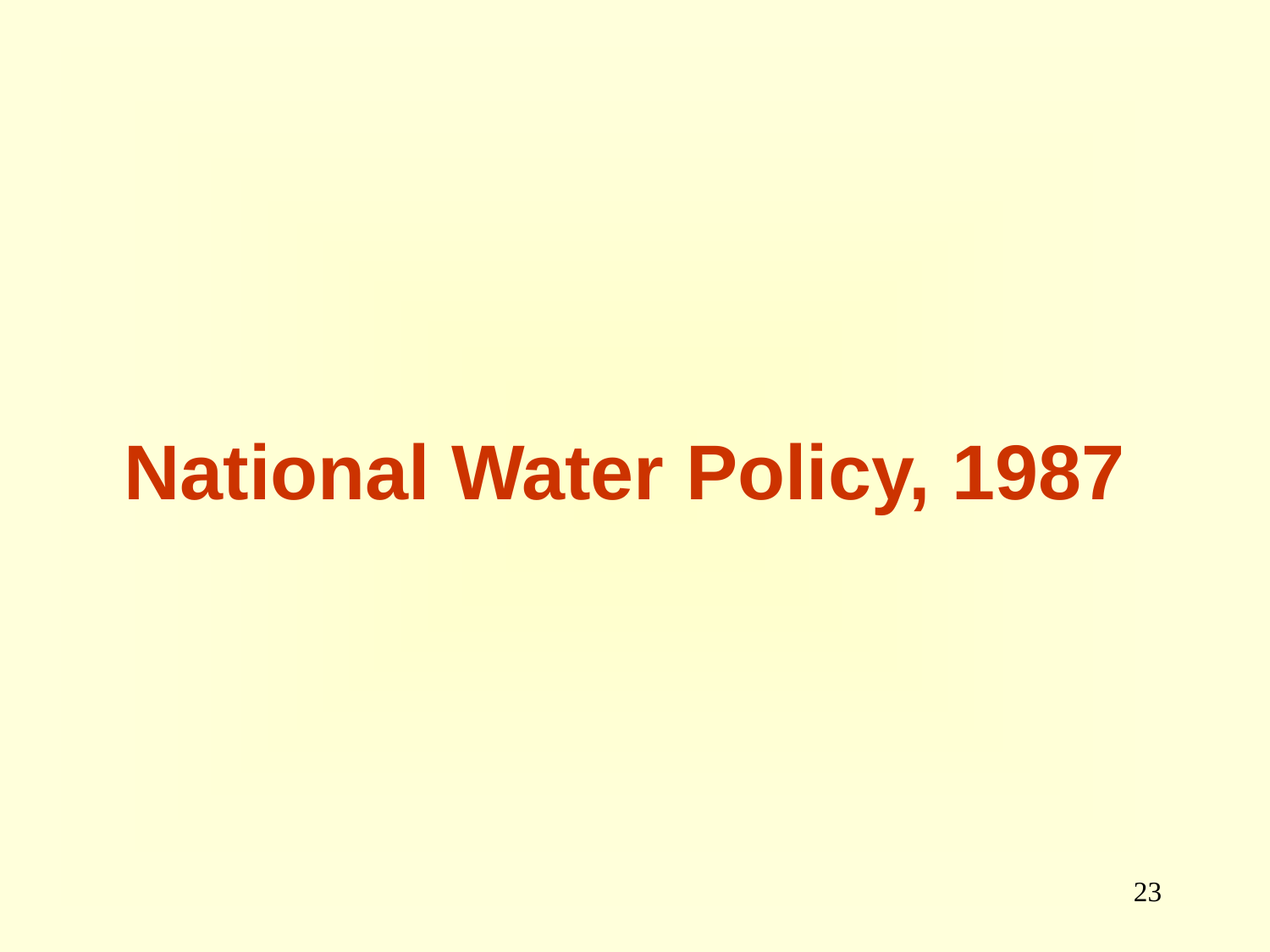# **National Water Policy, 1987**

• The NWRC adopted the first National Water Policy in its 2<sup>nd</sup> meeting held in September, 1987 and the same was circulated to the central ministries and States for implementation.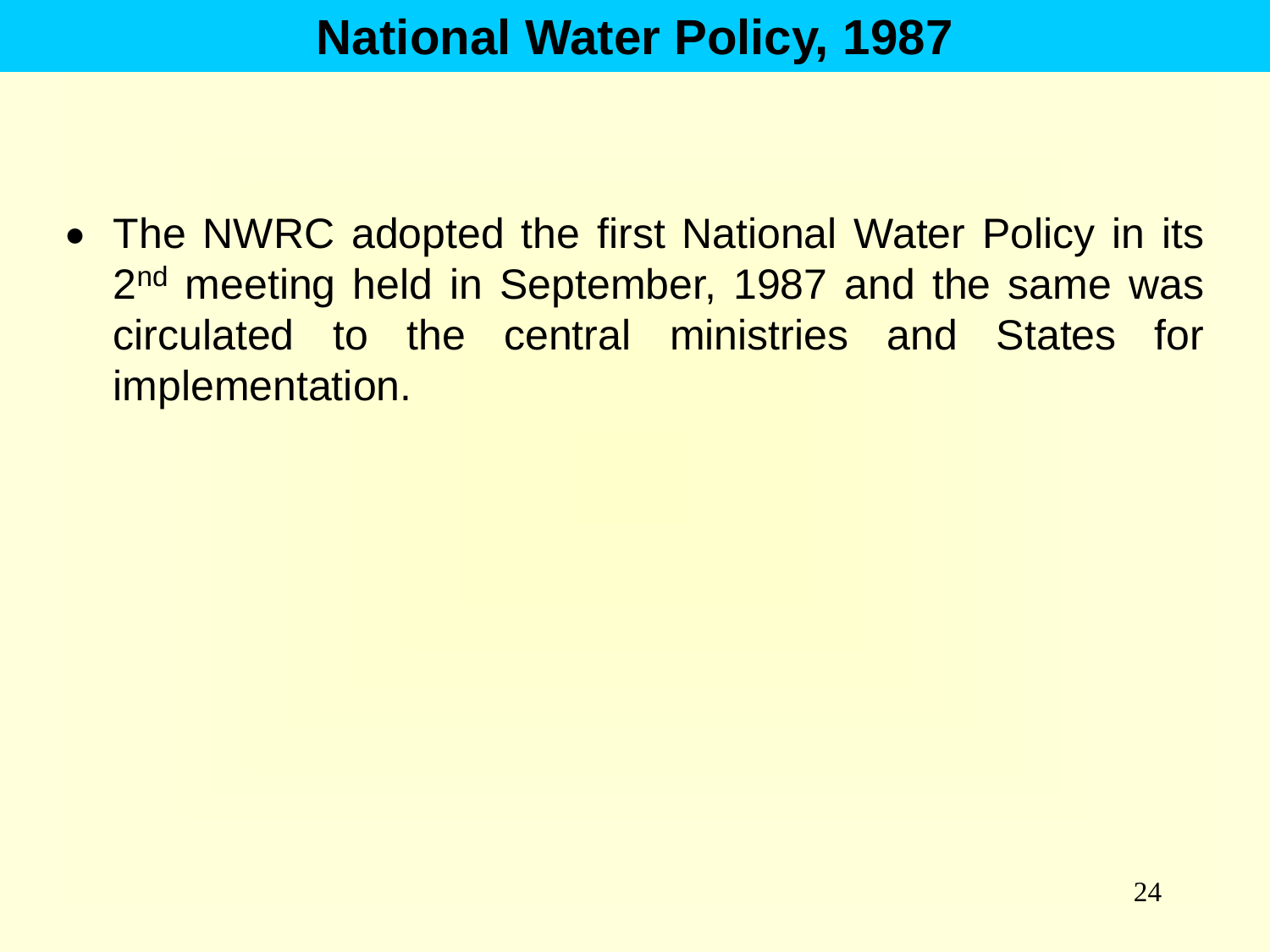# **National Water Board**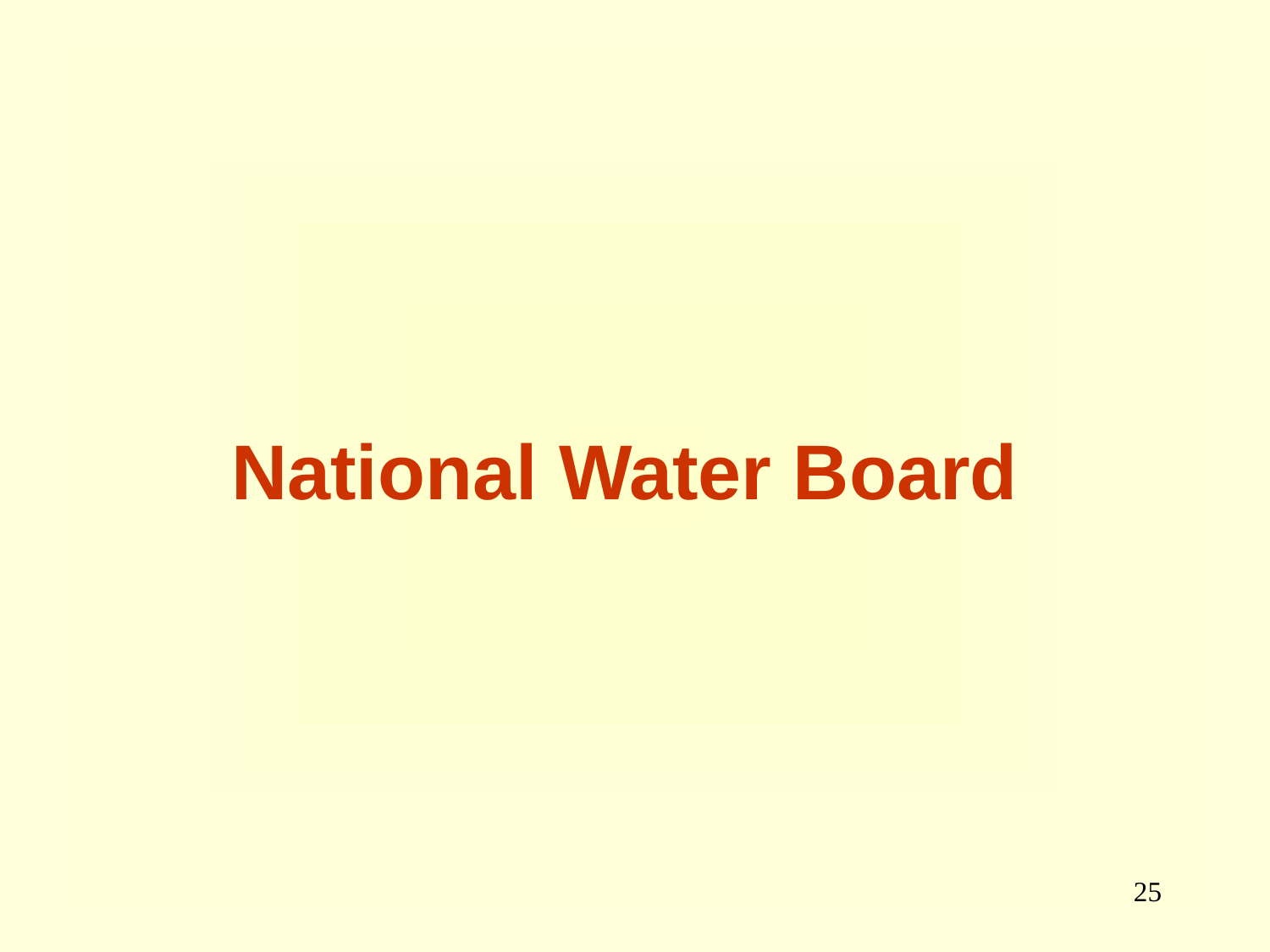### **National Water Board**

- It was considered that the progress achieved in implementation of the NWP was required to be reviewed and reported to the NWRC from time to time.
- The Government, therefore, constituted National Water Board (NWB) in September, 1990 with Secretary (WR) as its Chairman, Membe,CWC as Member Secretary and Secretaries of concerned union ministries and Chief Secretaries of States/ U Ts as its members.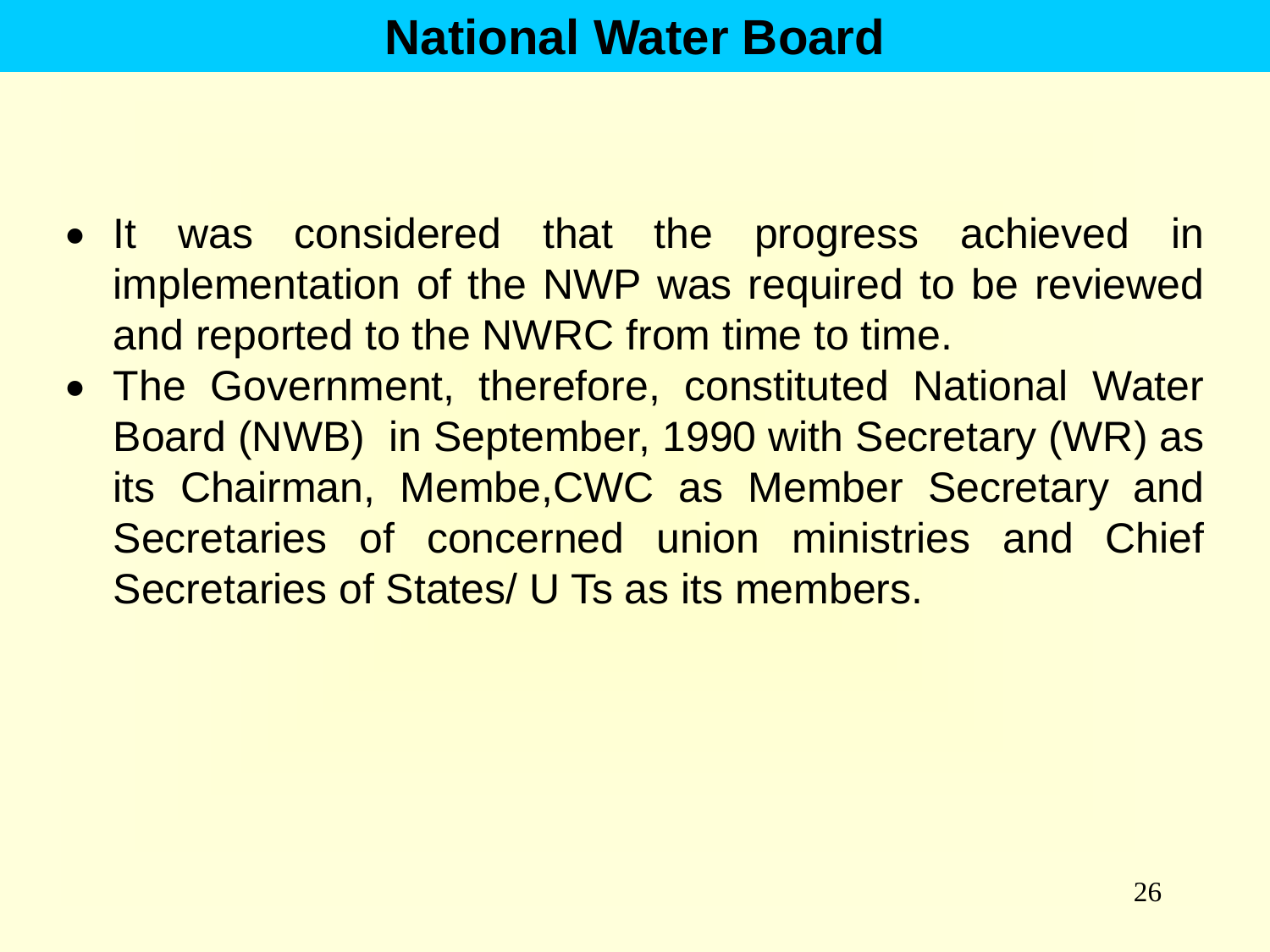### **National Water Board**

 One of the functions of the NWB was to review the progress of the implementation of the NWP and suggest various other appropriate measures required for the same.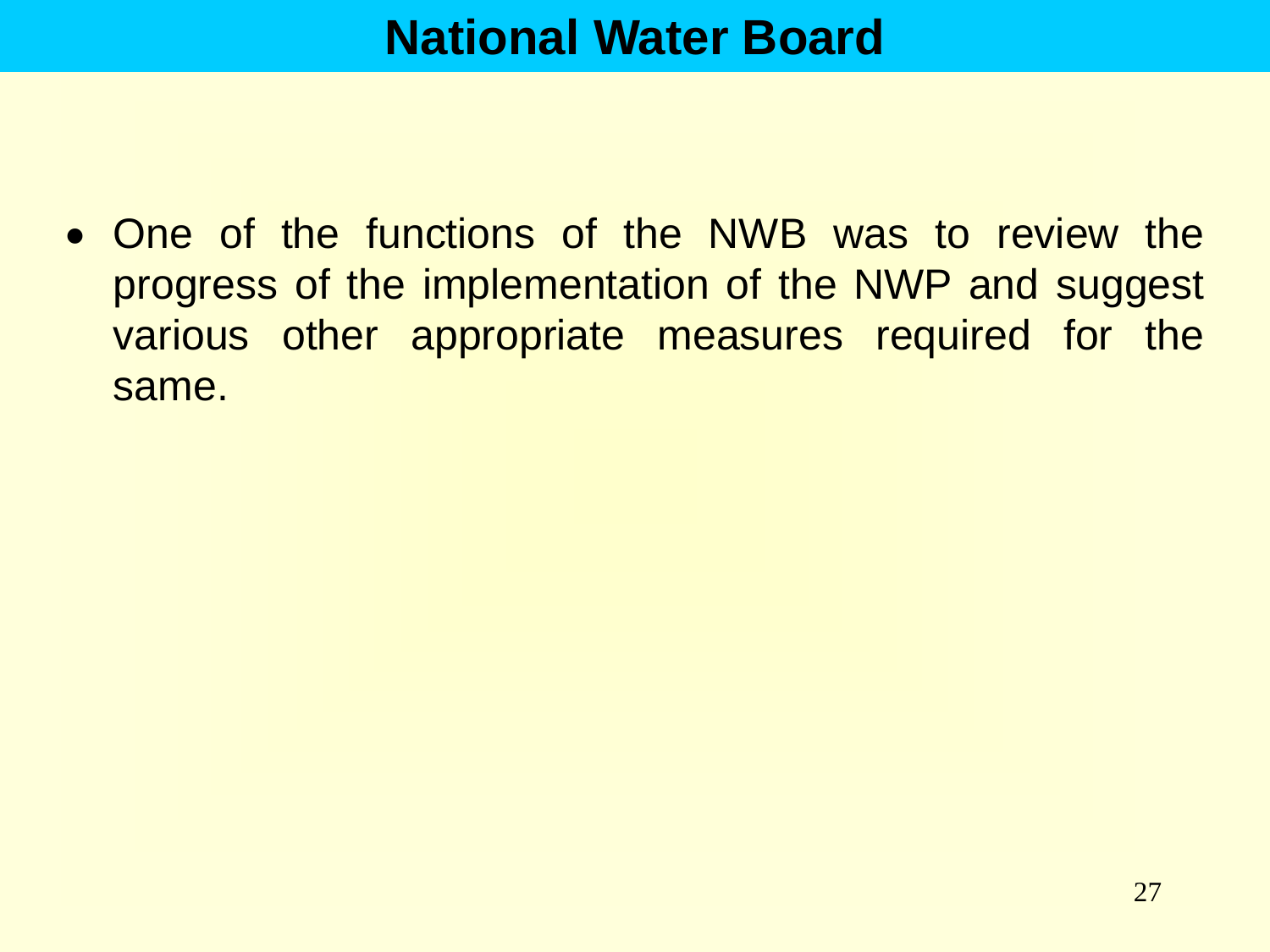# **National Water Policy, 2002**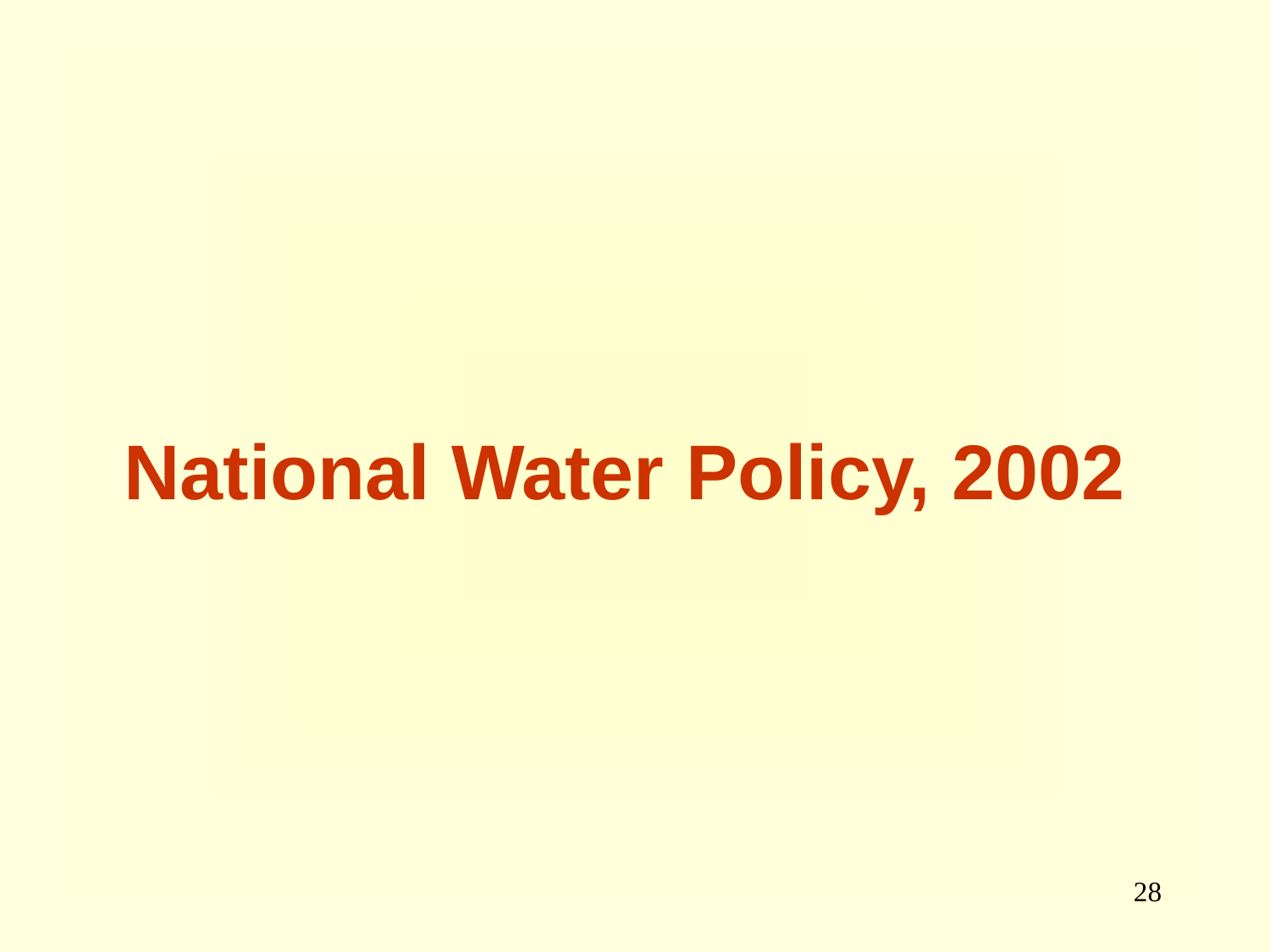After adoption of NWP 1987, new challenges emerged in the water resources sector, which necessitated review of the National Water Policy. Accordingly, the revised National Water Policy-2002 was adopted by the National Water Resources Council in its 5th meeting held on 1st April 2002.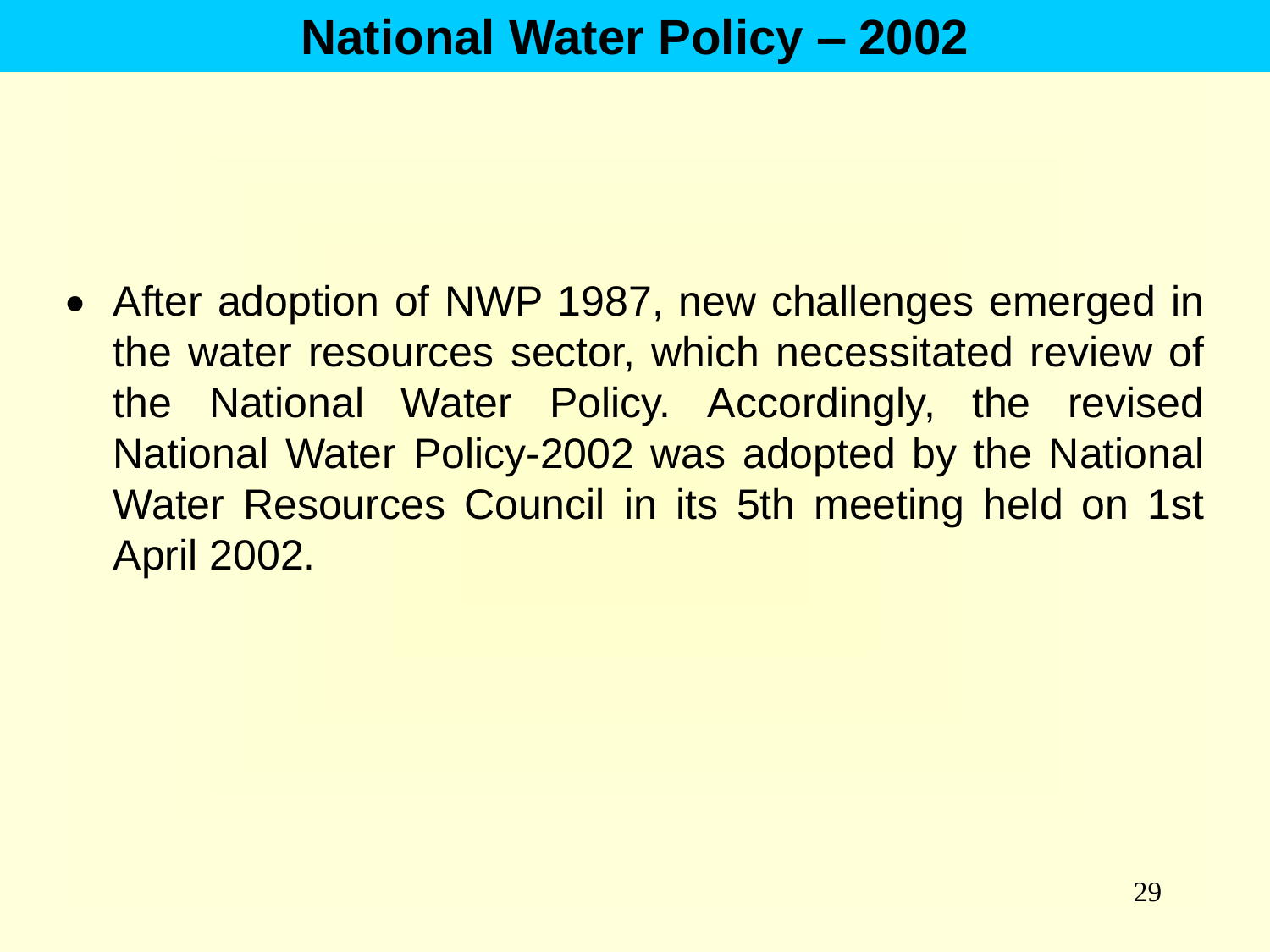# **National Water Policy – 2002**

 The National Water Policy-2002 introduced modification / addition / alteration pertaining to various issues namely Information system, Water resources planning, Institutional mechanism, Project planning, Private sector participation, Water quality, Monitoring of the projects, Water sharing/ distribution amongst the States, Performance improvement, Maintenance and modernization, Safety of structures, Land erosion by sea or river, Conservation of water in comparison to National Water Policy -1987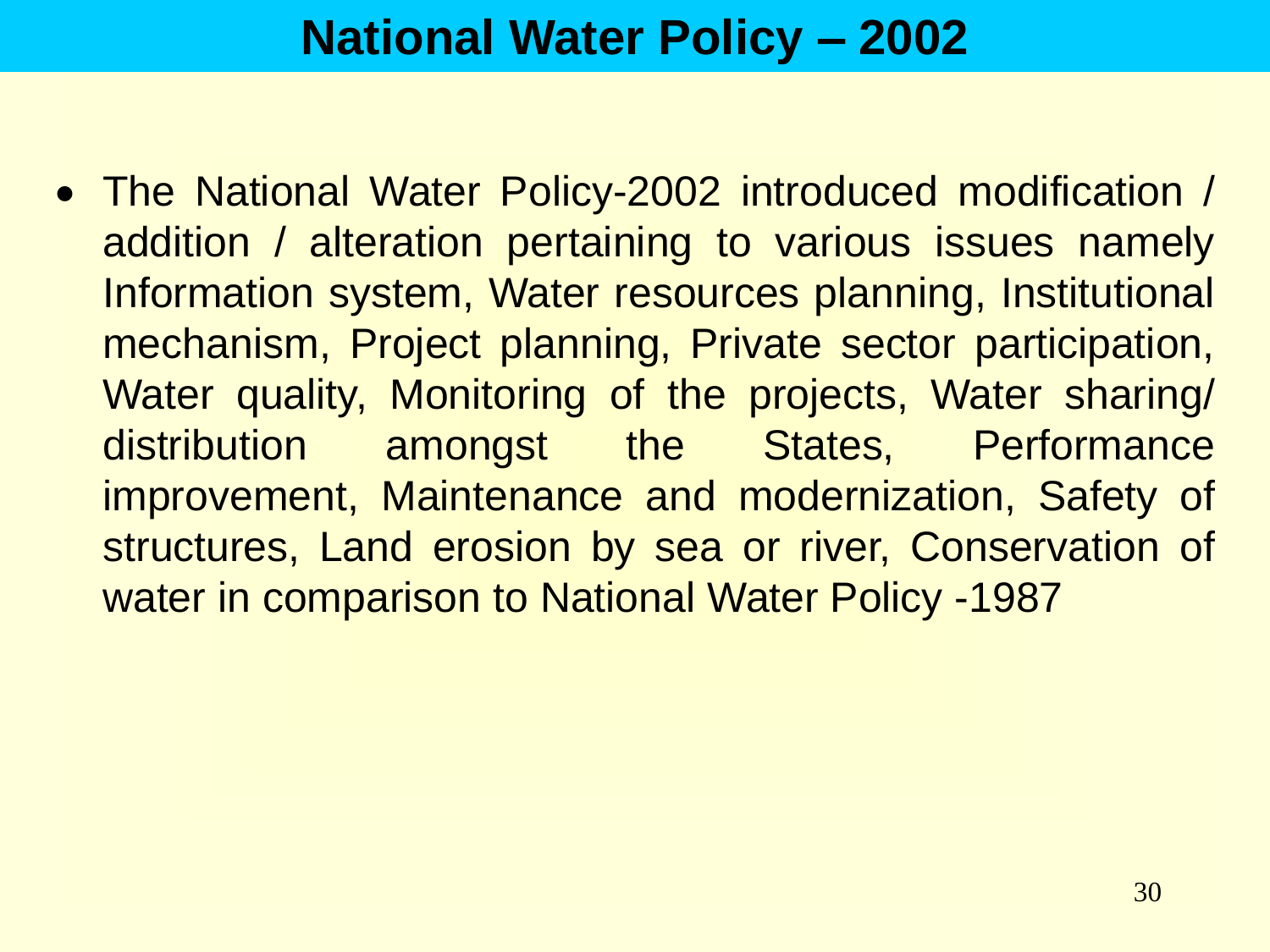# **National Water Policy - 2012**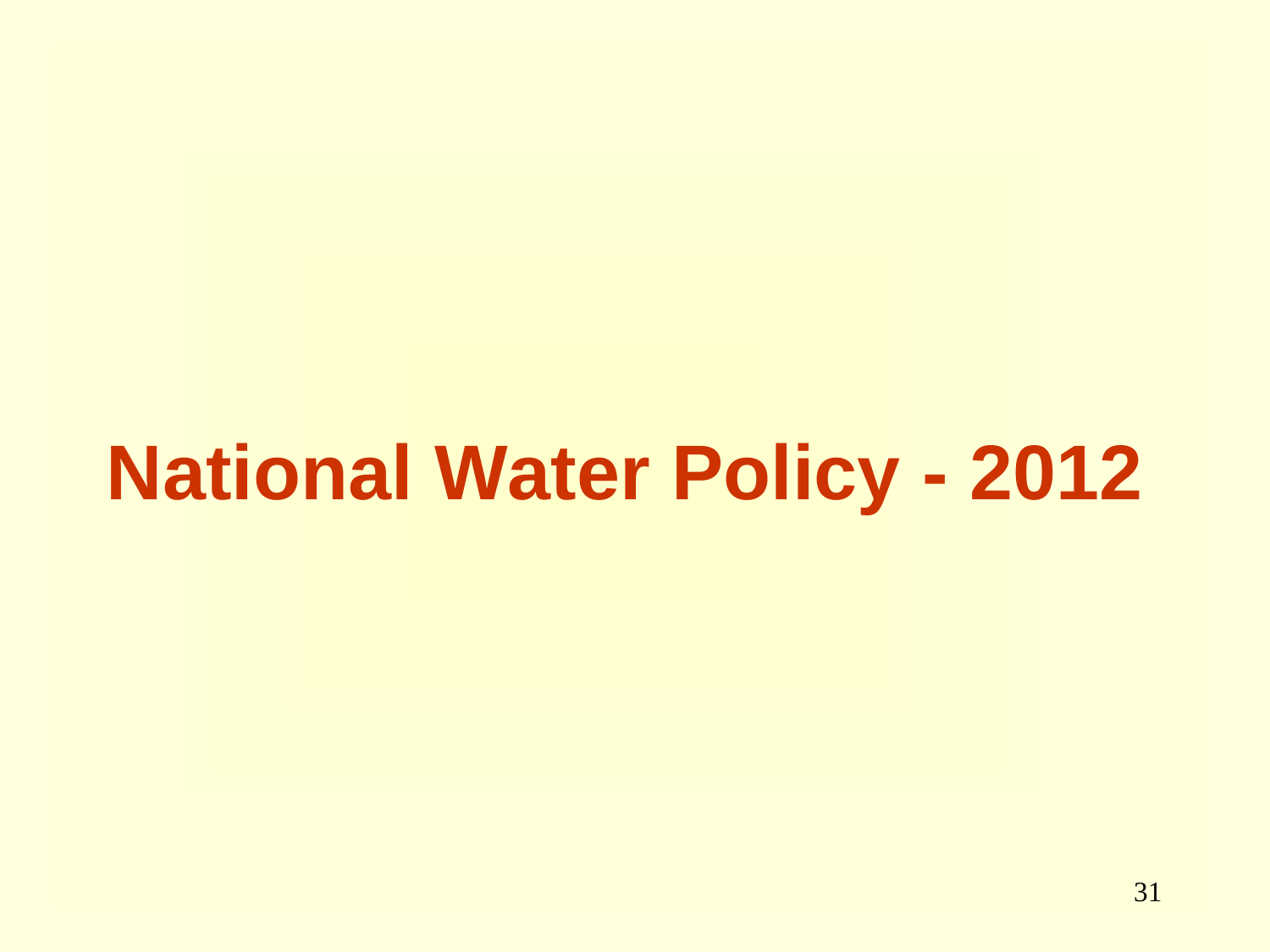## **National Water Policy – 2012**

 Growing population, rising needs of a fast developing nation as well as given indications of the impact of climate change prompted a further review of the National Water Policy - 2002.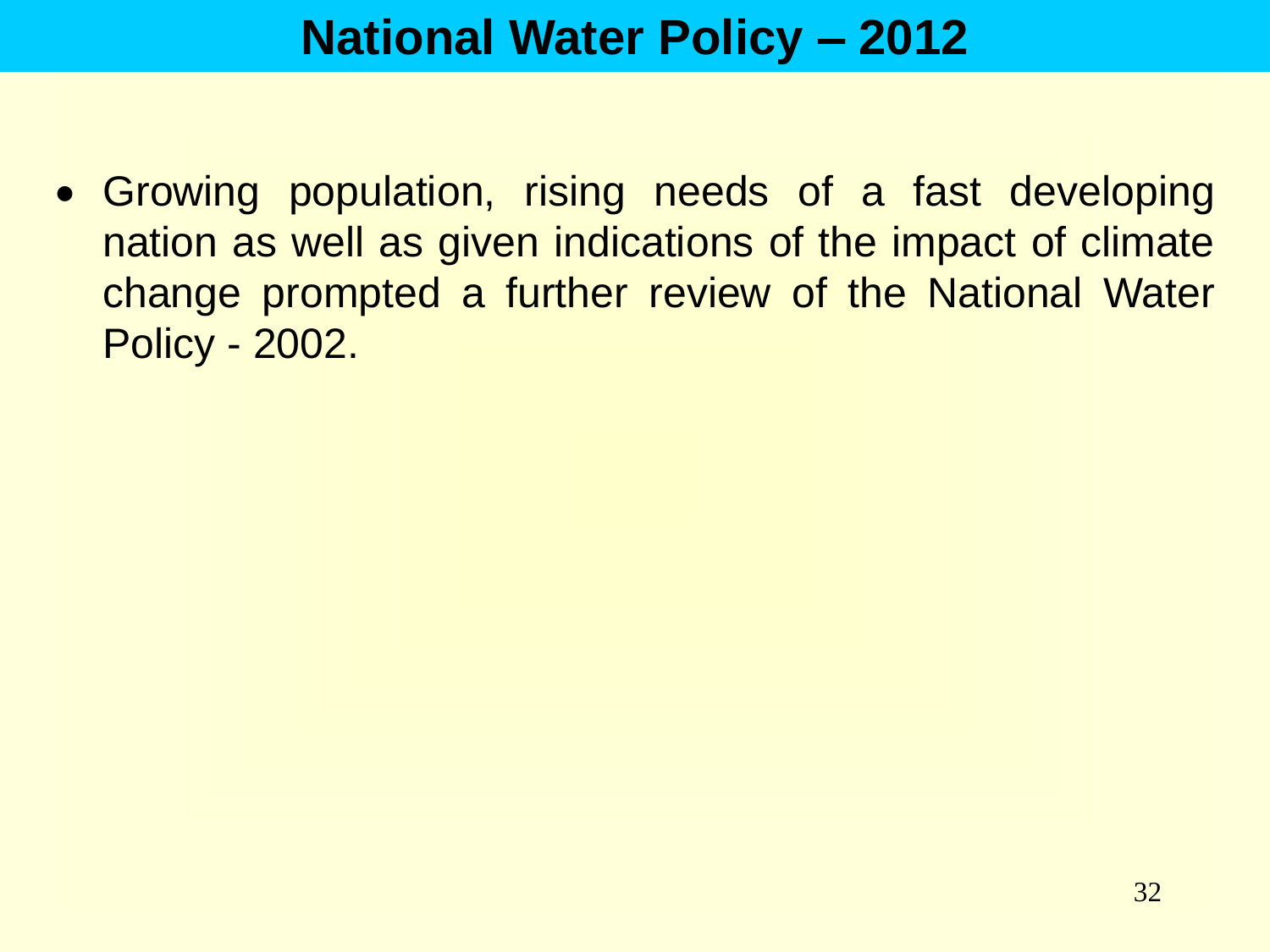- In pursuance of the strategies identified in National Water Mission Document as well as deliberations in National Water Board, Ministry of Water Resources initiated the process of review of National Water Policy, 2002 in 2010.
- A series of consultation meetings were held with Hon'ble Members of Parliamentary Standing Committee on Water Resources, Consultative Committee for Ministry of Water Resources and Parliamentary Forum on Water Conservation and Management; NGOs; Academia, experts, professionals; Corporate sector; and representatives of Panchayati Raj Institutions.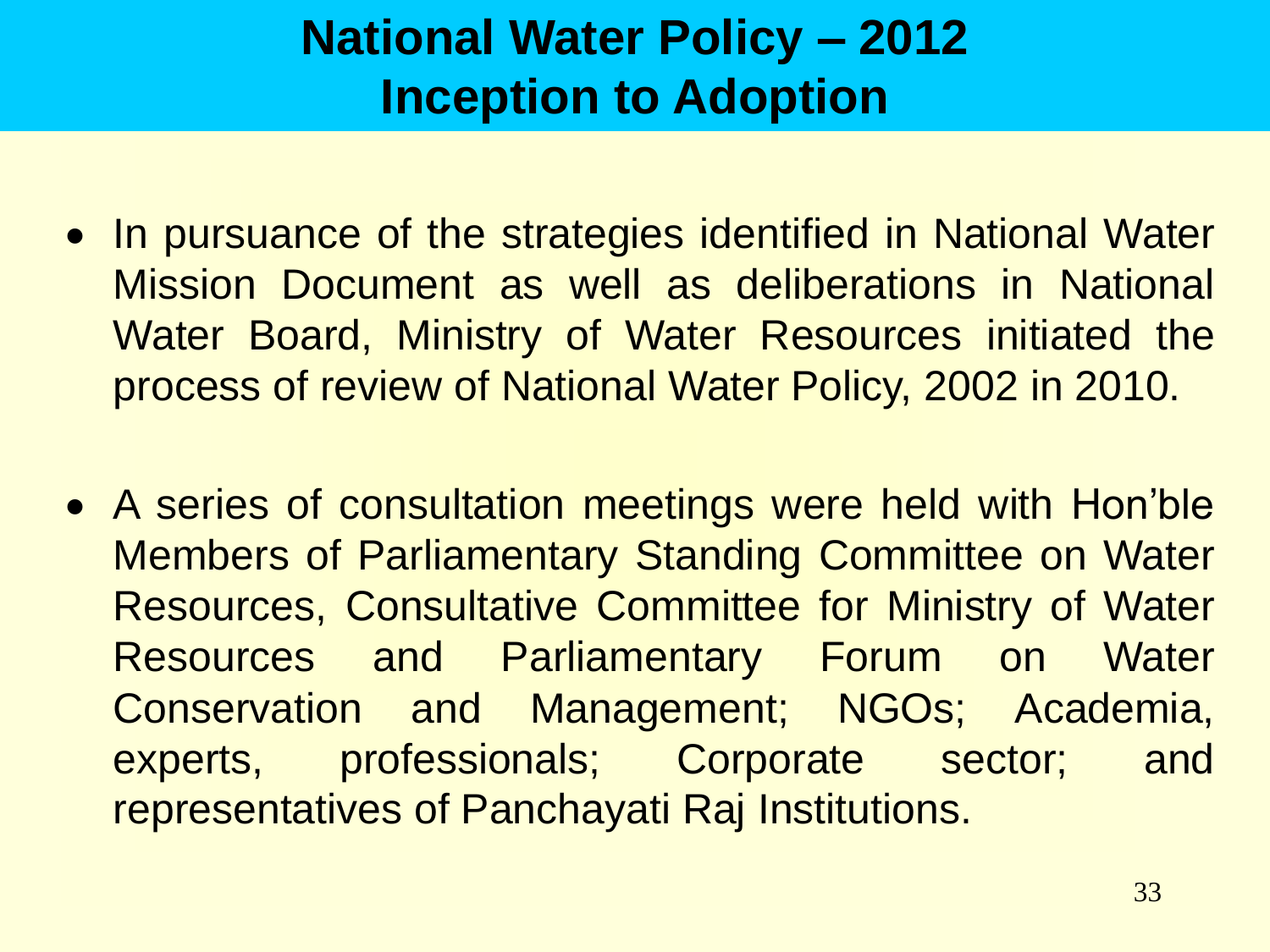- A Drafting Committee comprising of Dr. S.R. Hashim, former Member, Planning Commission and Chairman, Union Public Service Commission; Prof. SubhashChander, former Professor, IIT, Delhi; Shri A.D. Mohile, former Chairman, Central Water Commission; and Shri S.C. Jain, Programme Leader at Safe Water Network (an NGO) was also constituted for drafting of the National Water Policy.
- This Committee was supported by a team of officers from MOWR, CWC, CGWB, National Rain-fed Area Authority; NIH and Planning Commission.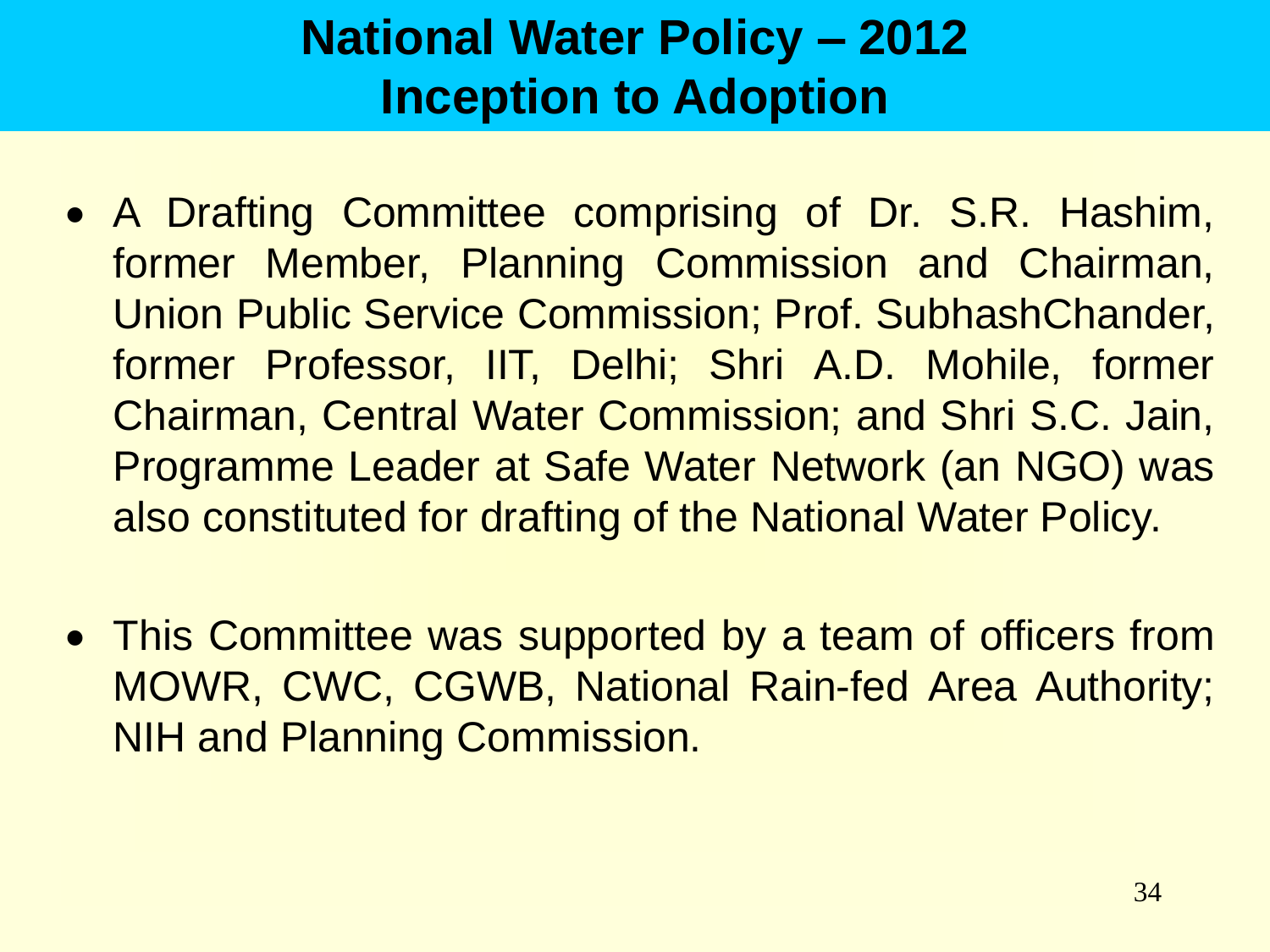- Considering the recommendations and feedback received during various consultation meetings, the Drafting Committee identified basic concerns in water resources sector and adopted basic principles which should be followed to address those concerns, and accordingly, evolved draft policy recommendations.
- The draft National Water Policy (2012), recommended by the Drafting Committee, was put up on the website of Ministry of Water Resources and also circulated amongst all State Governments and related Union Ministries.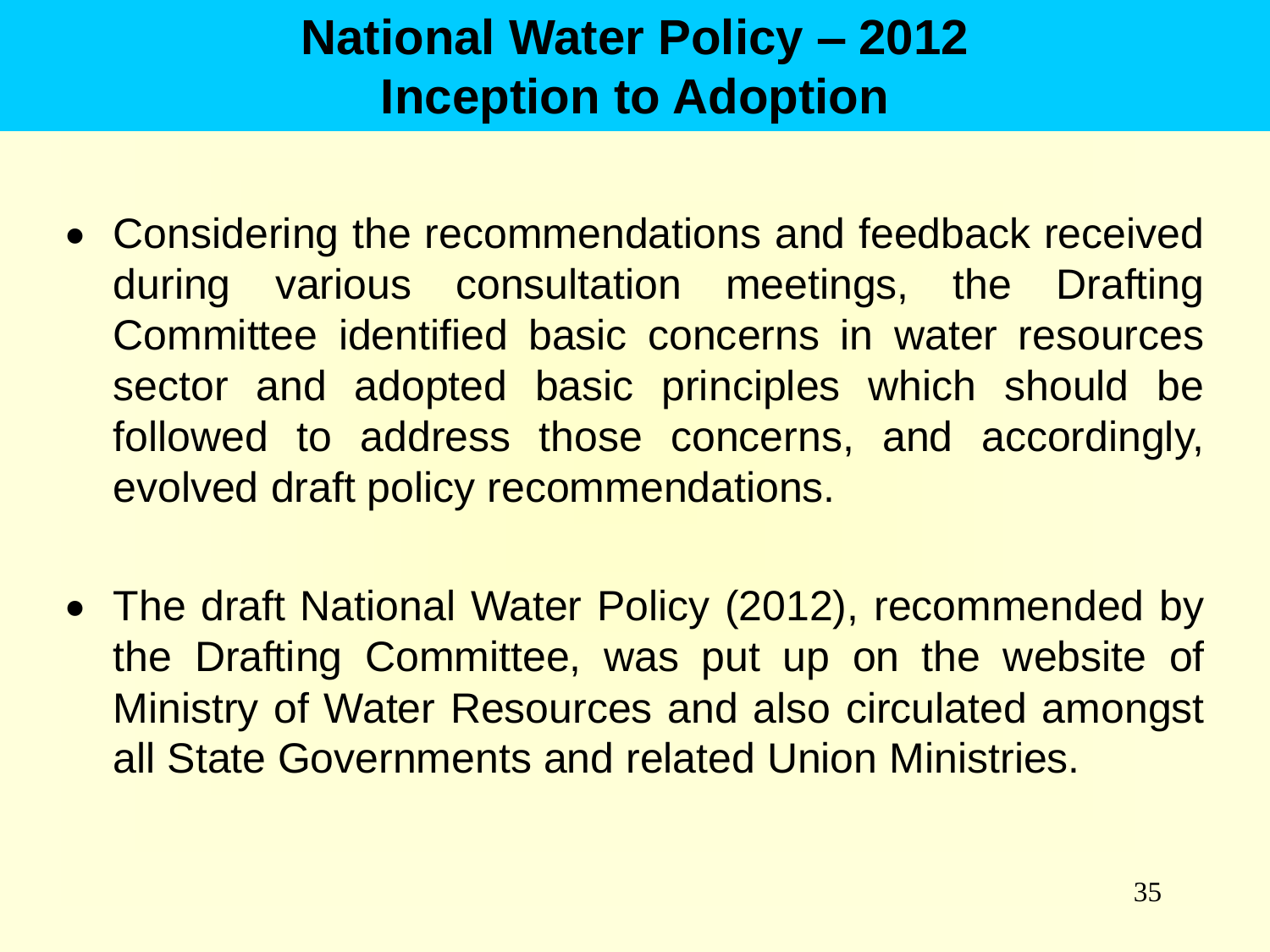- More than 600 comments were received on the Draft National Water Policy (2012). These comments along with newspaper reports, etc., were considered by the Drafting Committee and accordingly, Revised Draft National Water Policy (2012) was recommended.
- Revised Draft National Water Policy (2012) was considered by the National Water Board (NWB) in its 14th meeting held on 07.06.2012 wherein modifications were suggested and modified Draft National Water Policy (2012) was recommended to National Water Resources Council (NWRC) for adoption and finalization.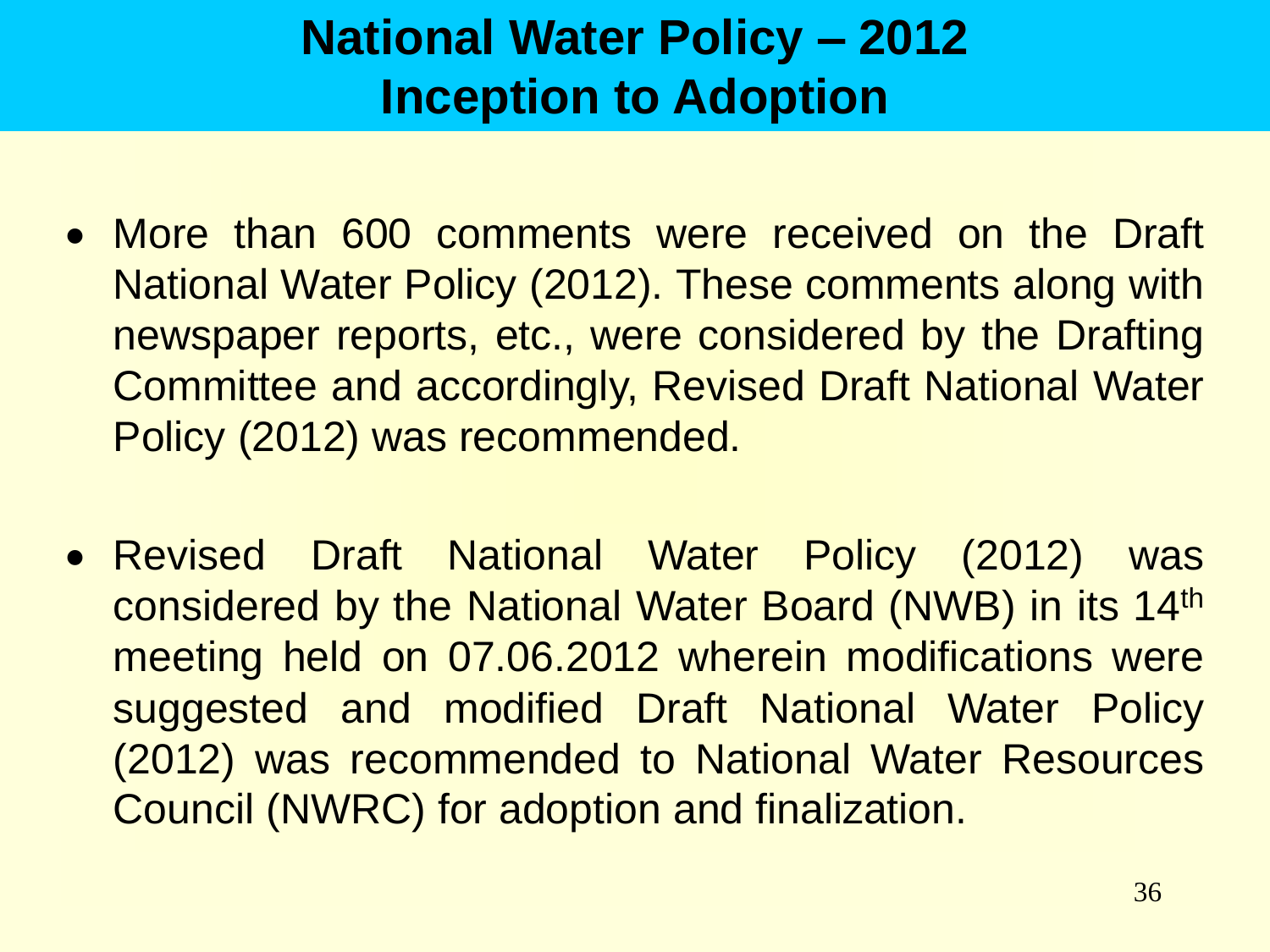- Modified Draft National Water Policy (2012) recommended by NWB was considered by the NWRC in its 6<sup>th</sup> meeting Chaired by the Hon'ble Prime Minister on 28.12.2012.
- The NWRC adopted the National Water Policy (2012) as per the deliberation at the Council Meeting.
- The adopted National Water Policy (2012) was released during India Water Week, 2013.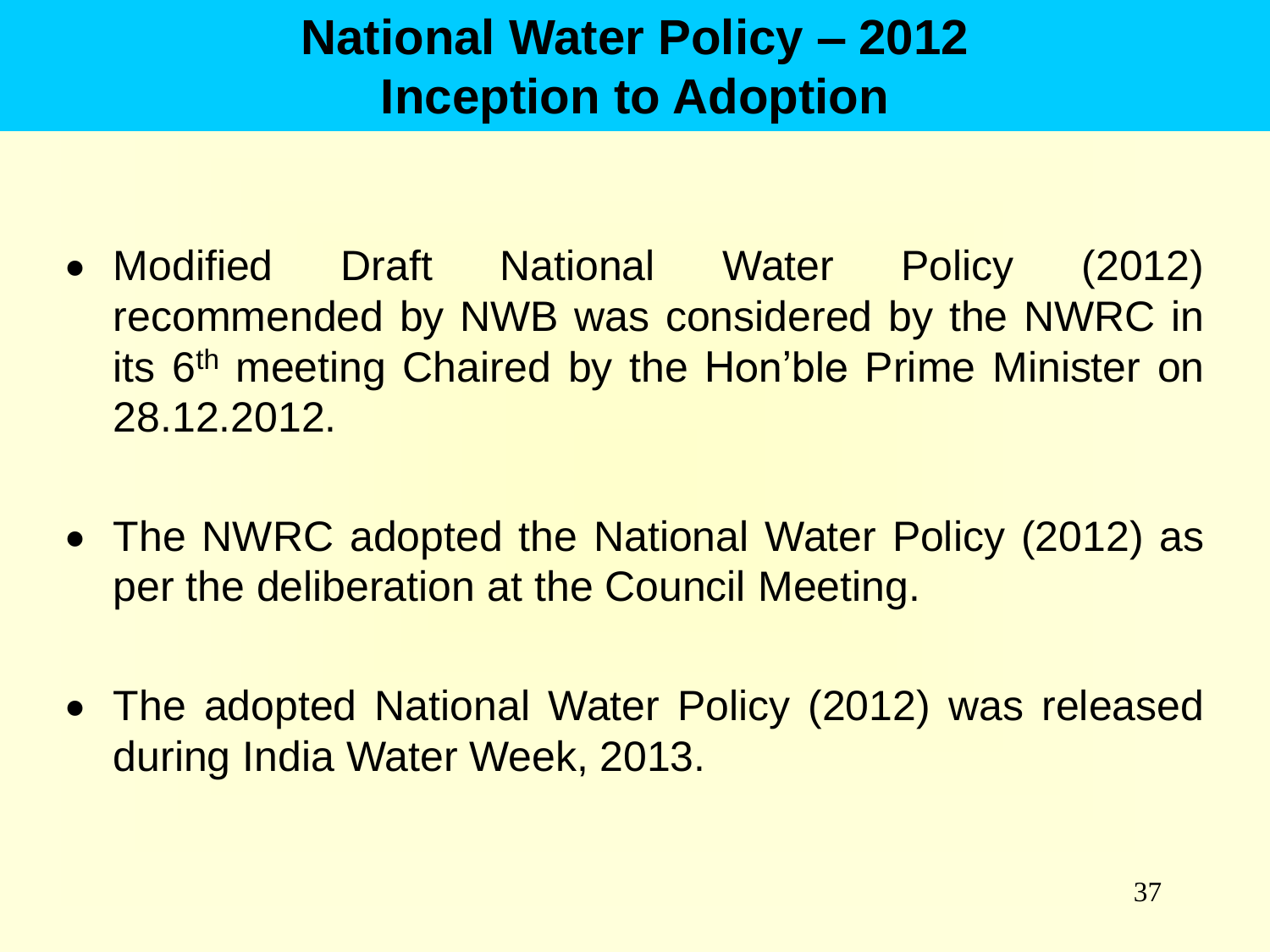# **National Water Policy – 2012 Objective**

The objective of the National Water Policy is to take cognizance of the existing situation,to propose a framework for creation of a system of laws and institutions and for a plan of action with a unified national perspective.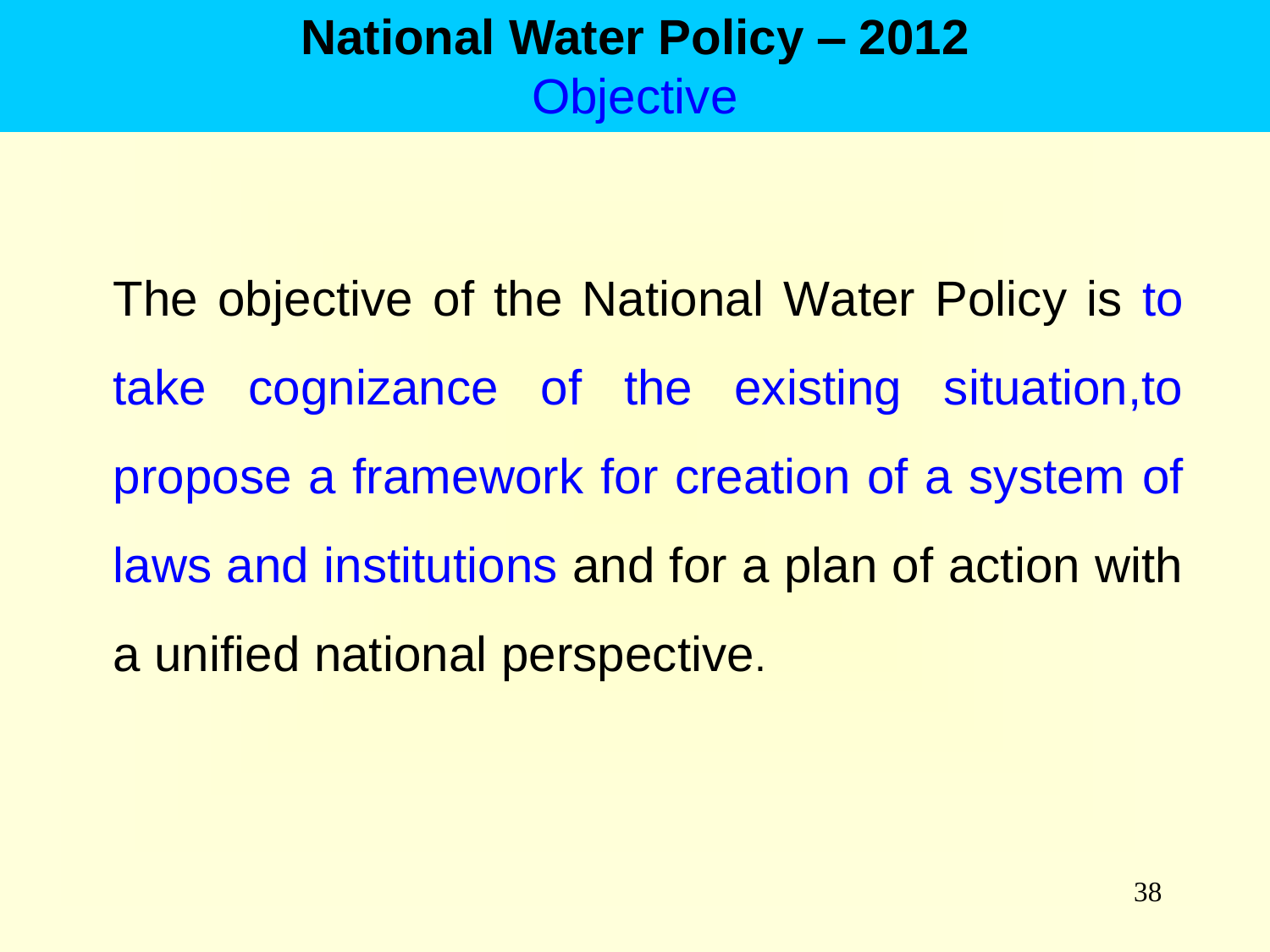# **National Water Policy – 2012** Basic Principles

- Planning, development and management of water resources need to be governed by common integrated perspective considering local, regional, State and national context, having an environmentally sound basis, keeping in view the human, social and economic needs.
- Water needs to be managed as a common pool community resource held, by the state under public trust doctrine to achieve food security, support livelihood, and ensure equitable and sustainable development for all.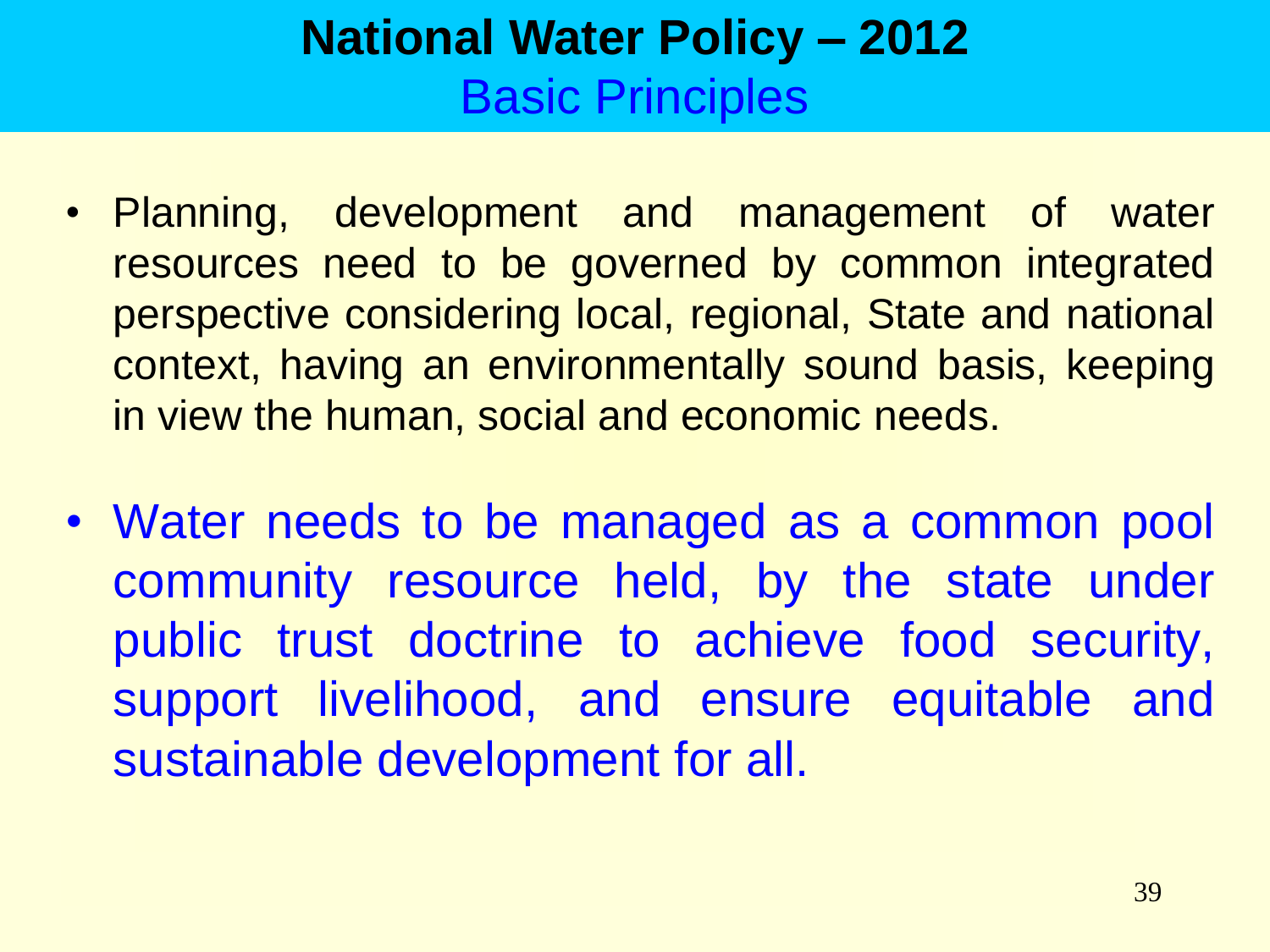# **National Water Policy – 2012** Basic Principles

- Water is essential for sustenance of eco-system, and therefore, minimum ecological needs should be given due consideration.
- Safe Water for drinking and sanitation should be considered as pre-emptive needs, followed by high priority allocation for other basic domestic needs (including needs of animals), achieving food security, supporting sustenance agriculture and minimum eco-system needs. Available water, after meeting the above needs, should be allocated in a manner to promote its conservation and efficient use.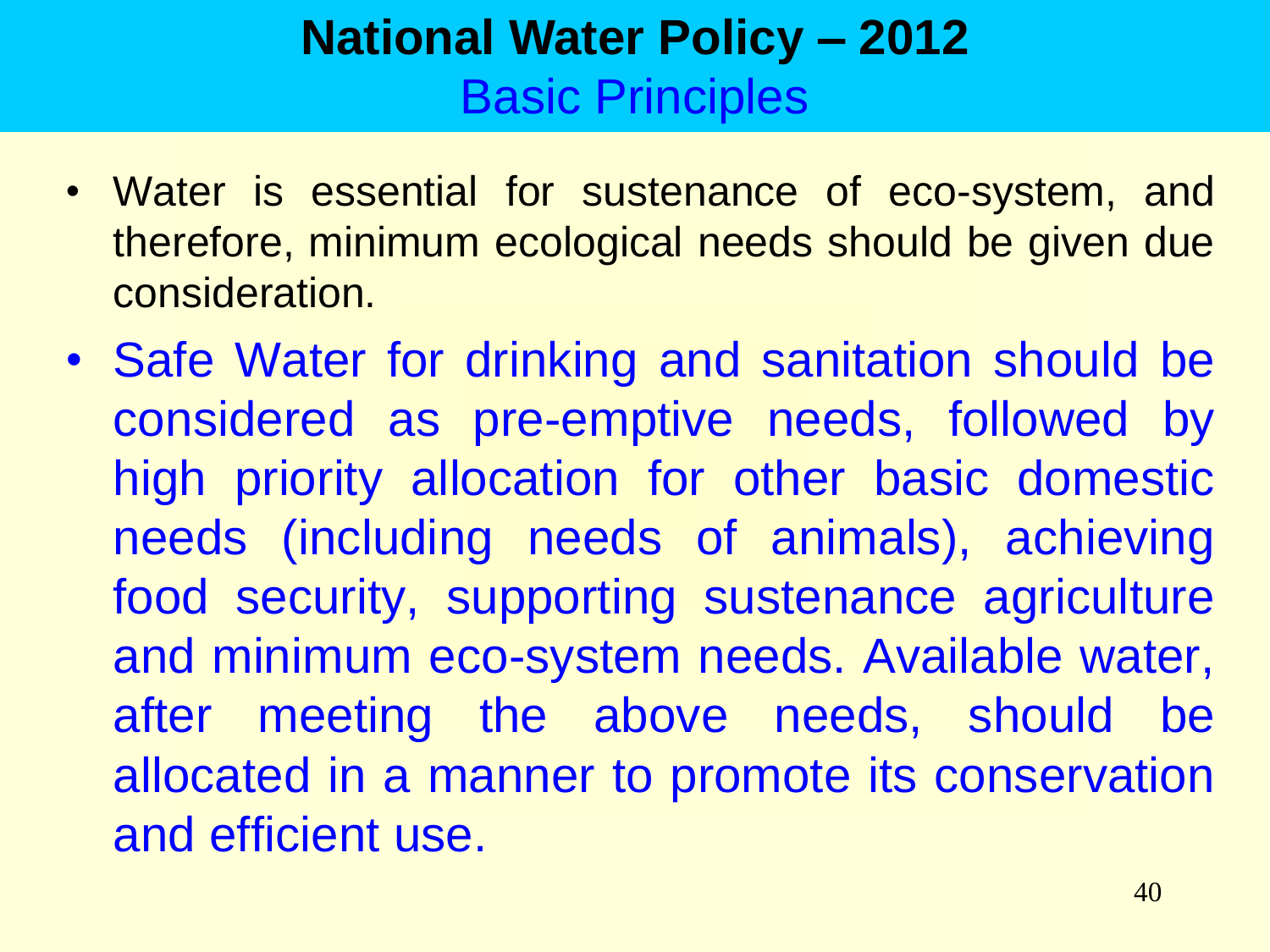# **National Water Policy – 2012** Basic Principles

- Given the limits on enhancing the availability of utilizable water resources and increased variability in supplies due to climate change, meeting the future needs will depend more on demand management, and hence, this needs to be given priority, especially through (a) evolving an agricultural system which economizes on water use and maximizes value from water, and (b) bringing in maximum efficiency in use of water and avoiding wastages.
- The impact of climate change on water resources availability must be factored into water management related decisions.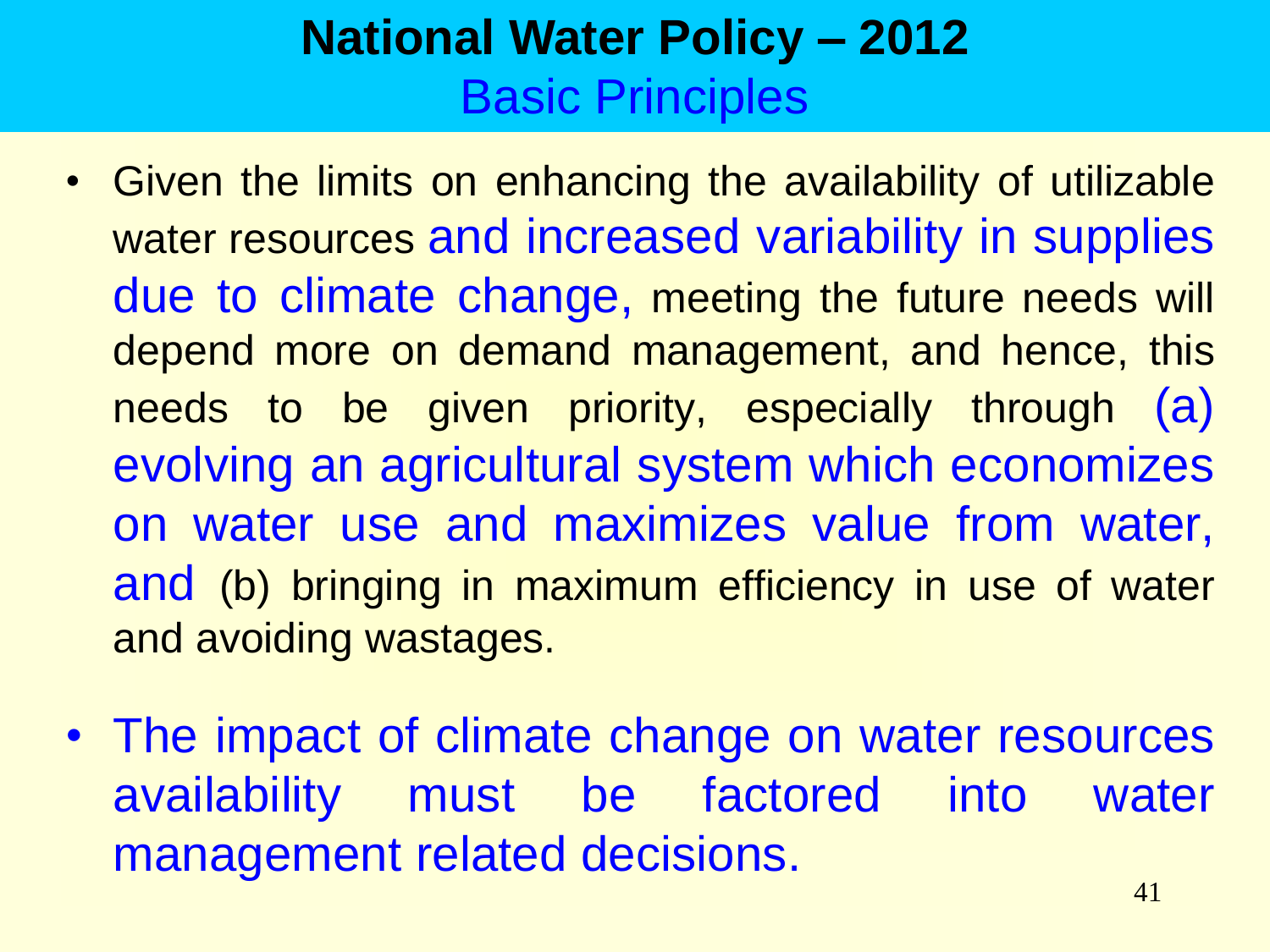# **National Water Policy – 2012** Water Framework Law

- There is a need to evolve a National Framework Law as an umbrella statement of general principles.
- Such a framework law must recognize water not only as a scarce resource but also as a sustainer of life and ecology. Therefore, water, particularly, groundwater, needs to be managed as a community resource held, by the state, under public trust doctrine.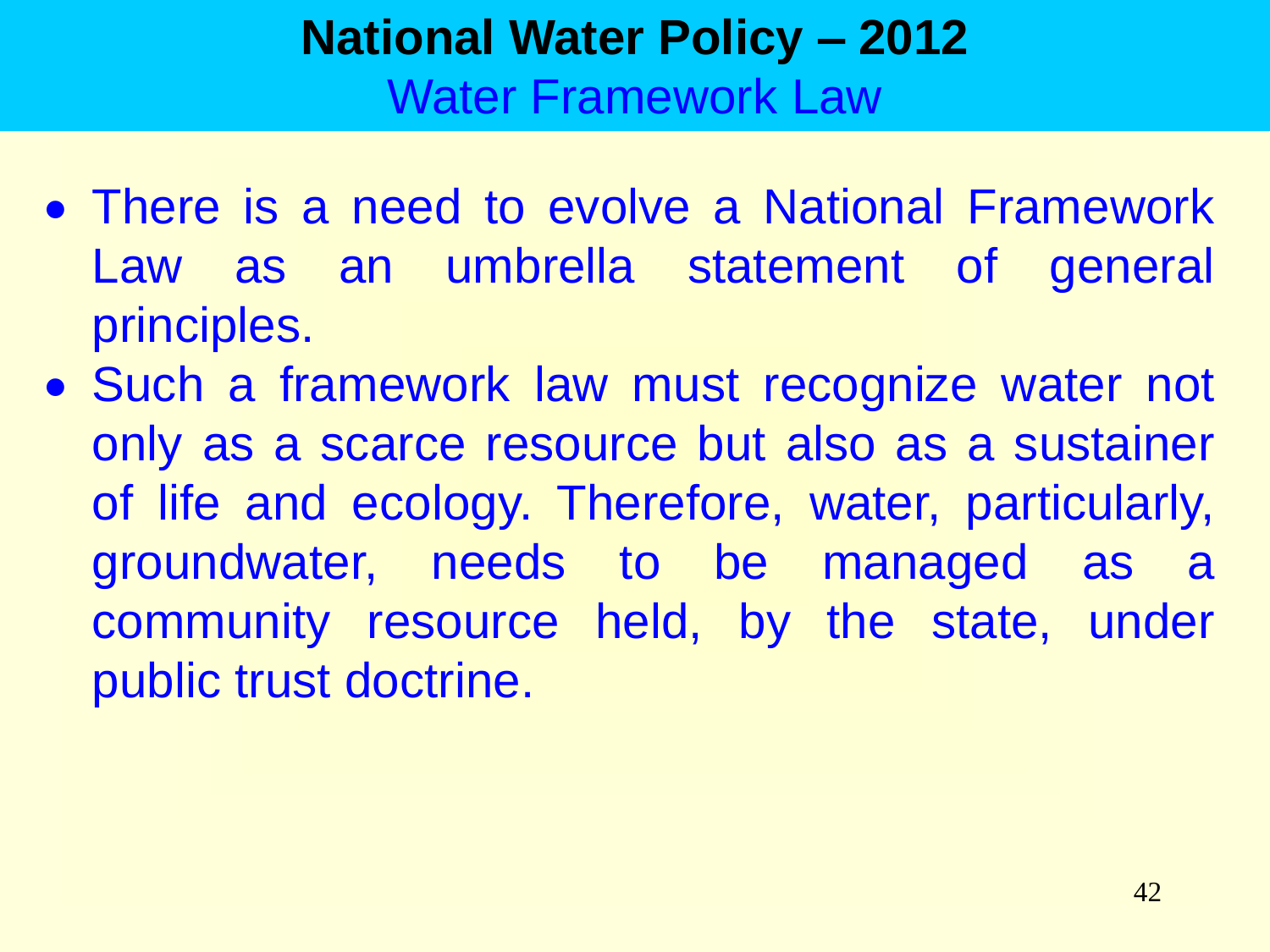# **National Water Policy – 2012**

• There is a need for comprehensive legislation for optimum development of inter- State rivers and river valleys. Such legislation needs, inter alia, to deal with and enable establishment of basin authorities, comprising party States, with appropriate powers to plan, manage and regulate utilization of water resource in the basins.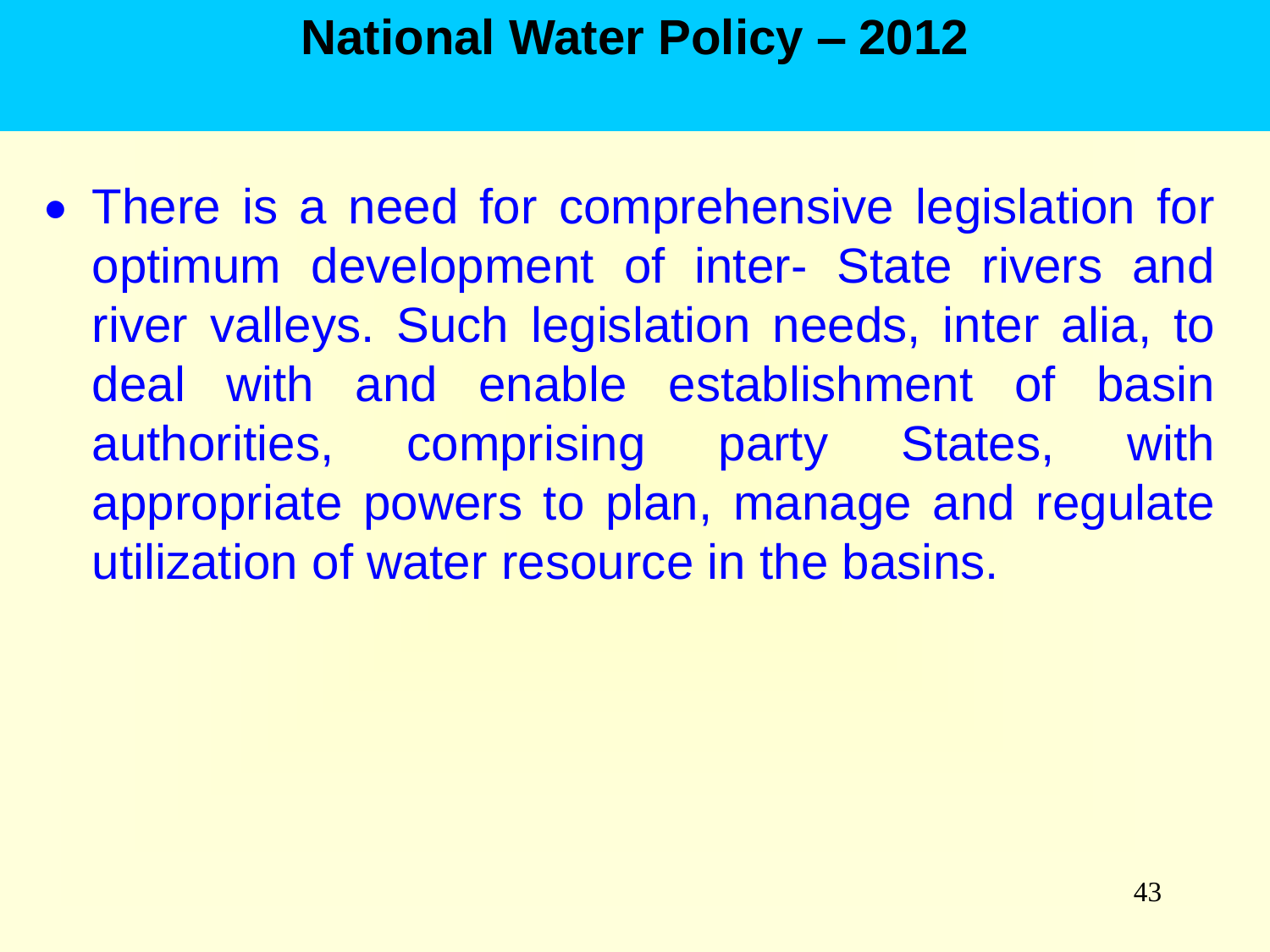**Proposed Legislations**

# **National Water Framework Act**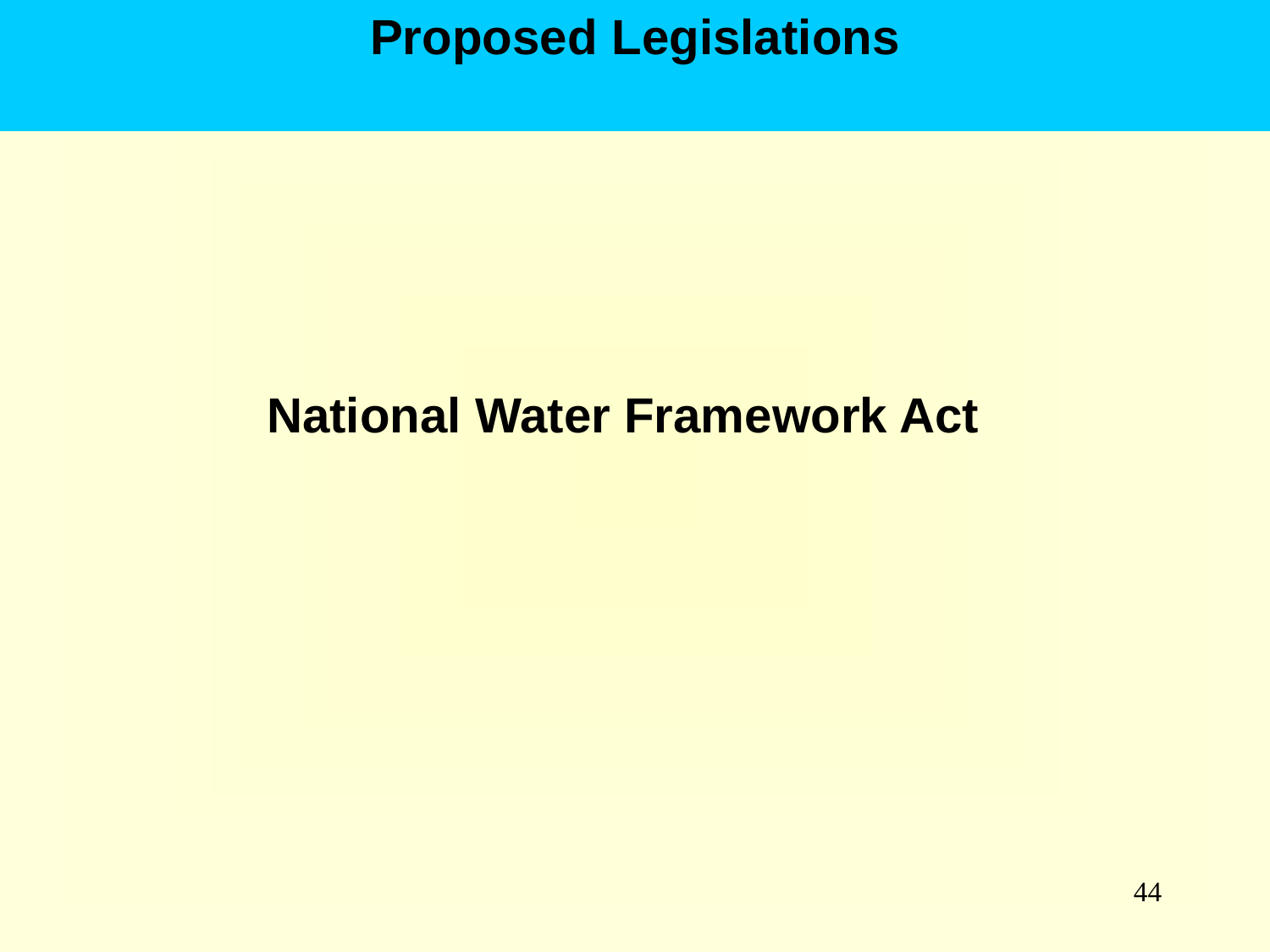**Proposed Legislations**

# **River Basin Management Bill, 2012**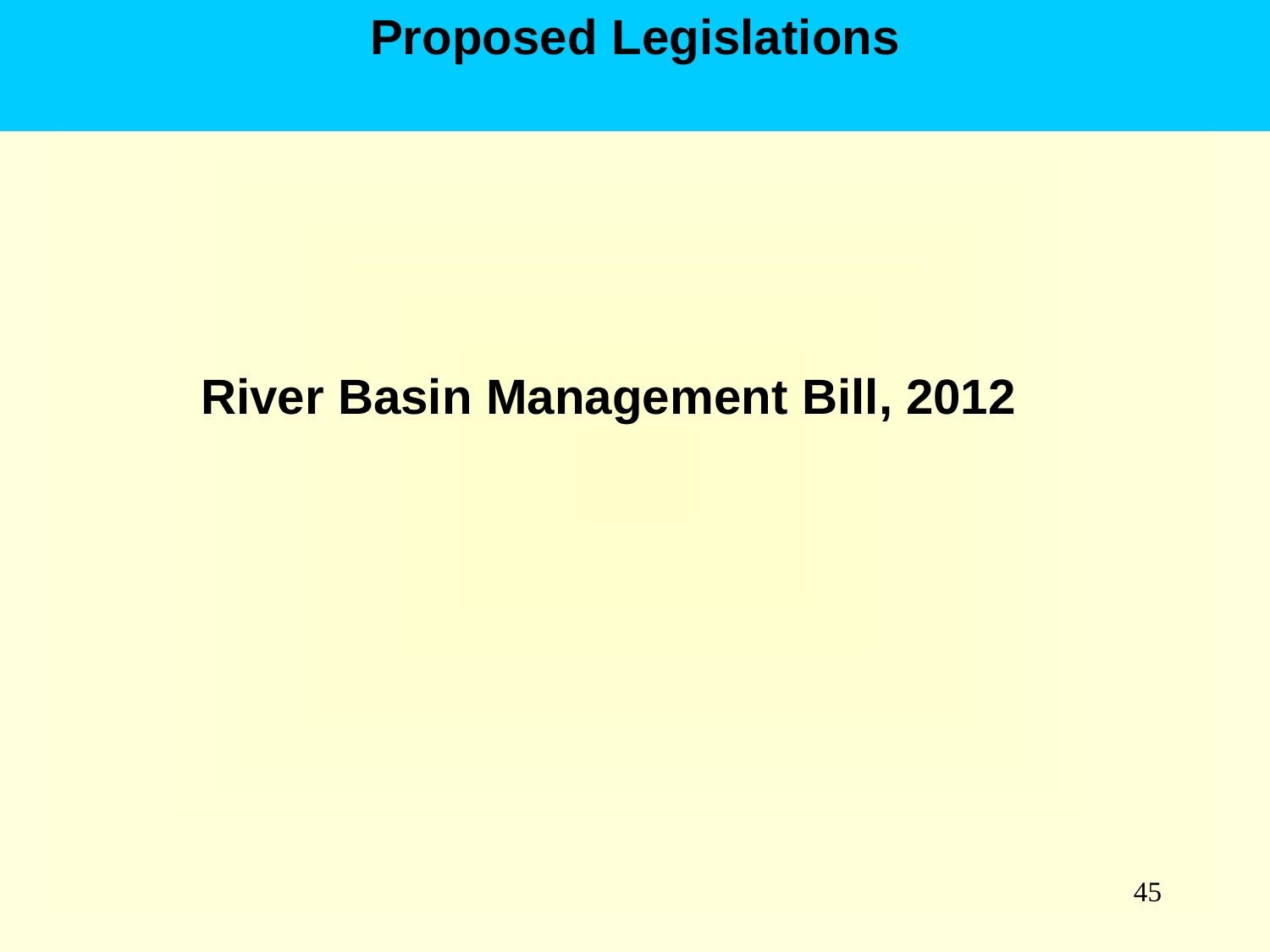MoWR constituted a Committee under the Chairmanship of Justice Tejinder Singh Doabia to study the activities that are required for optimal development of a river basin and changes required in the existing River Board Act, 1956 for achievement of the same. The report of the Committee containing the River Basin Management Bill, 2013 was submitted in November, 2012. Some of the salient features of the Bill are:

**\*** The Central Government shall, by notification in the Official Gazette, establish a River Basin Authority for development, management and regulation of waters of an inter-State river basin or any specified part thereof and different Authorities shall be established for different inter-State river basin(s).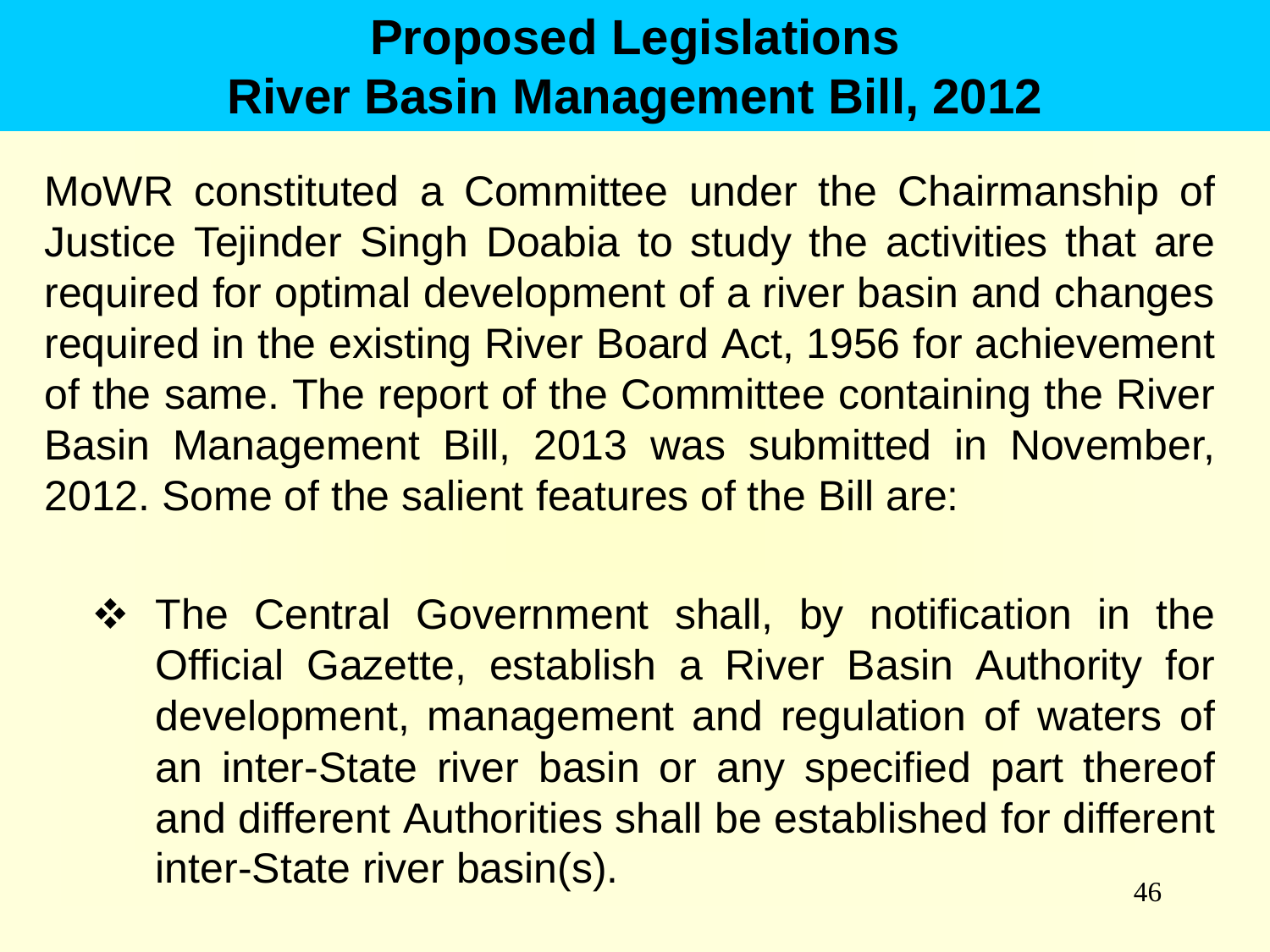- ❖ Basin States shall have the right to participate in the development, management and regulation of waters of an inter–State river basin in an equitable and sustainable manner. In case any basin State fails to participate in the regulation, development and management then the decision of the remaining States shall be binding on all participating and non-participating States.
- 47 ❖ Basin States shall participate and cooperate in best interest of the nation, in the development, management and regulation of waters of inter –State river basin for the mutual benefit of the basin States and the Indian Union.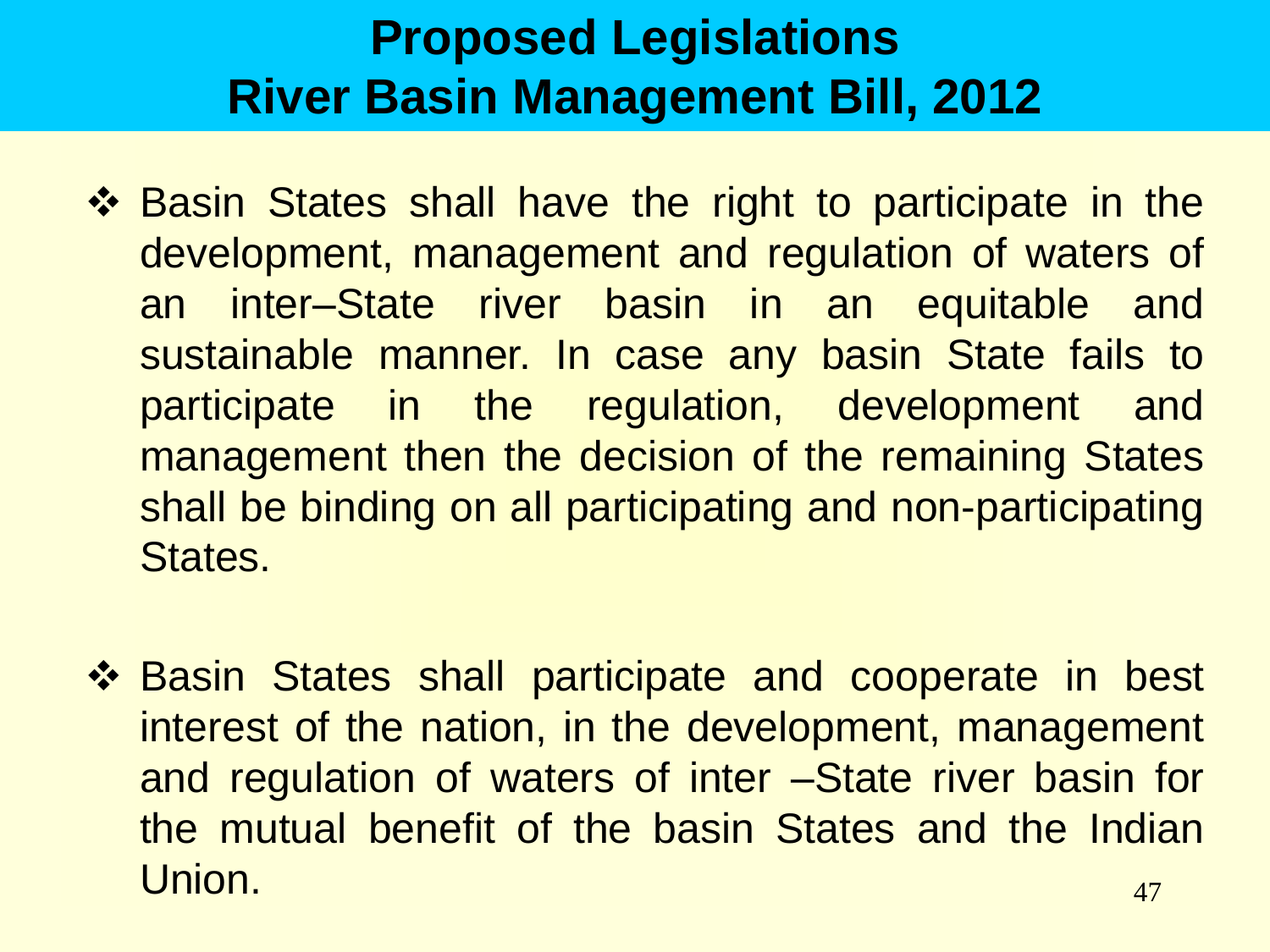- **Every River Basin Authority shall consist of a** Governing Council and an Executive Board.
- $\diamond$  **The Chairperson of the Governing Council shall be** from amongst the Chief Ministers of the basin States, by rotation.
- $\dots$  **Chief Executive Officer of Board, will be nominated by** the Central Government from amongst the officials of the rank of the Member of the Central Water Commission of the Government of India;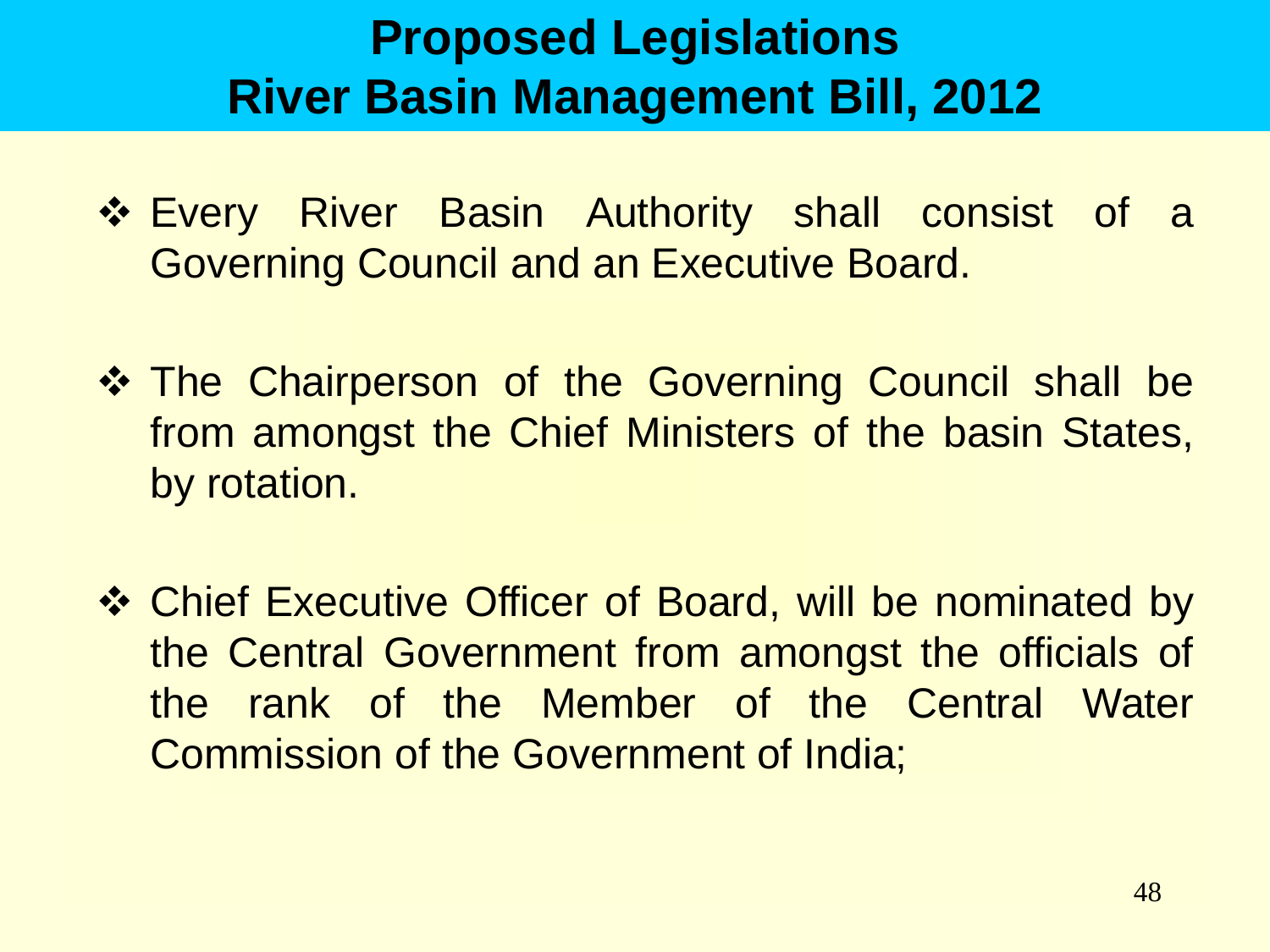- ❖ A River Basin Authority shall ensure that a River Basin Master Plan for river basin development, management and regulation is prepared for the inter-State river basin under its jurisdiction.
- $\triangle$  **All the basin States shall ensure coordination with the** aim of producing a single inter-State river basin master plan.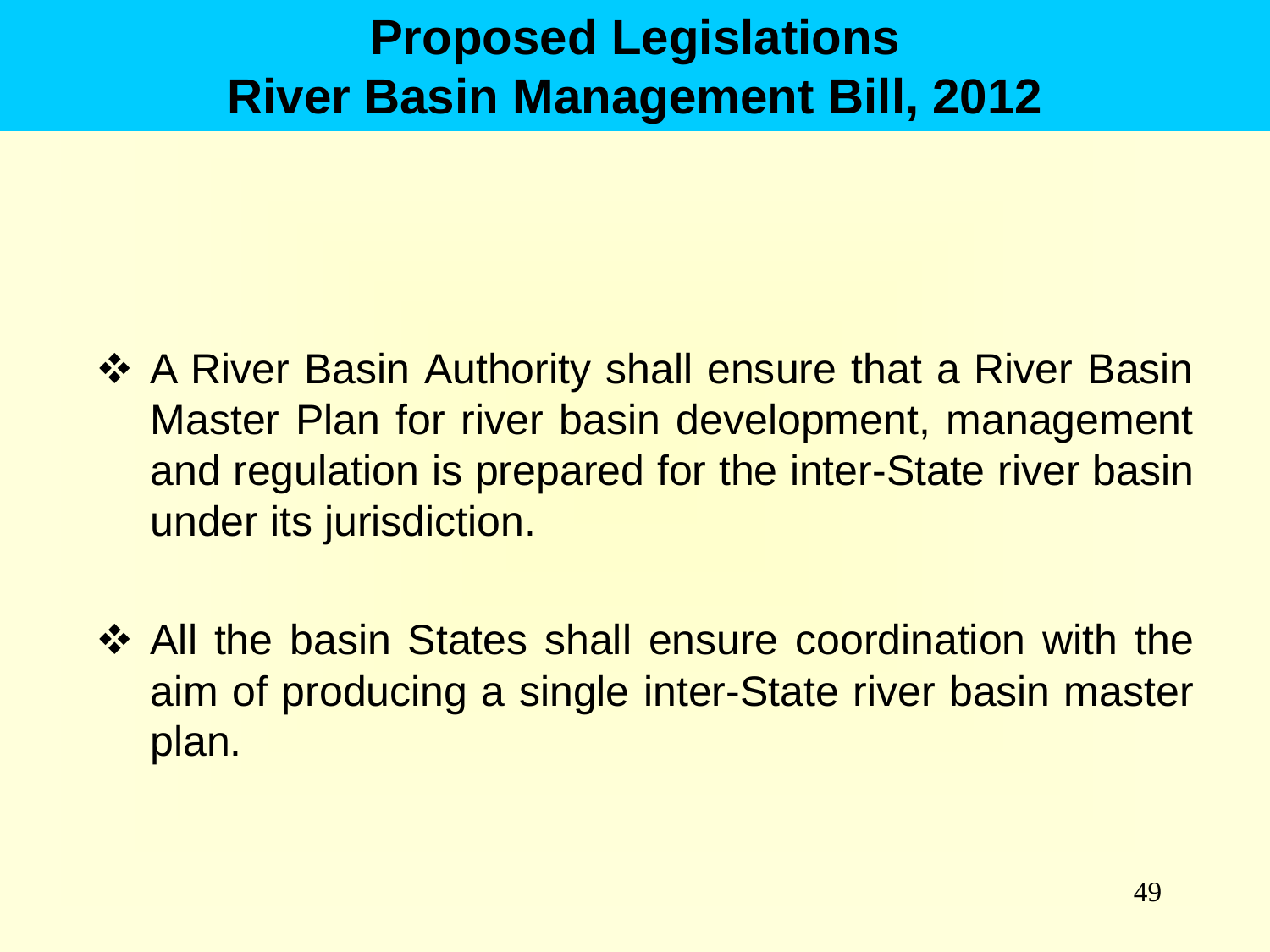- ❖ River Basin Master Plan shall be coordinated with the plans for national economic and social development, the general plans for land use and general urban plans and plans for environmental protection, and at the same time the needs of various regions and industries shall be taken into consideration.
- **\* River Basin Master Plan shall be made through an** inclusive consultative process in the manner prescribed.